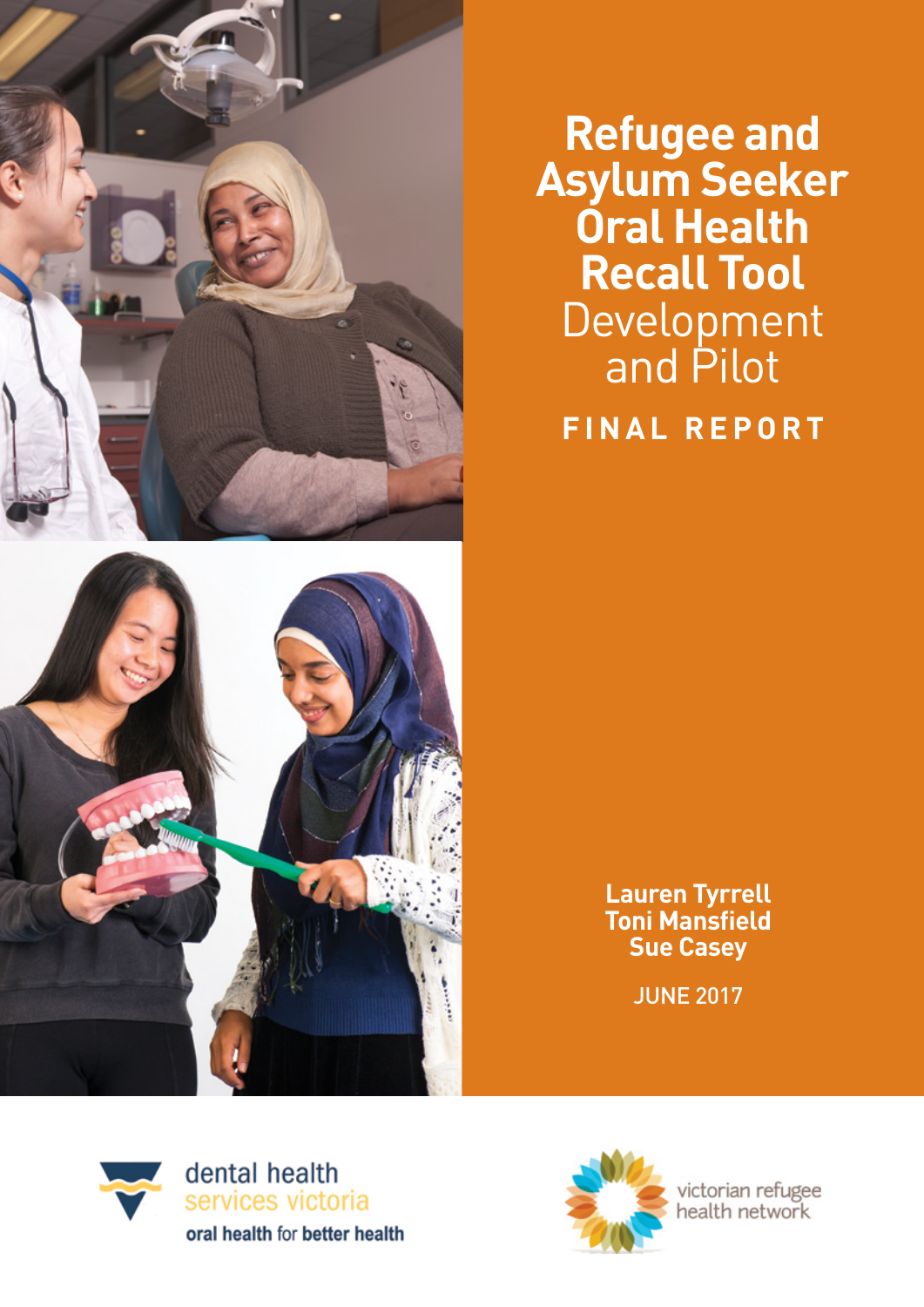#### First published 2017

The Victorian Foundation for Survivors of Torture Inc. (Foundation House)

4 Gardiner Street, Brunswick Victoria 3056, Australia

Email: *[info@refugeehealthnetwork.org.au](mailto:info@refugeehealthnetwork.org.au)*

Web: *[www.refugeehealthnetwork.org.au](http://www.refugeehealthnetwork.org.au)*

ISBN Printed: ISBN-13: 978-0-9945276-4-6

ISBN electronic: ISBN-13: 978-0-9945276-5-3

Copyright © 2017 The Victorian Foundation for Survivors of Torture Inc. (Foundation House)

The Victorian Refugee Health Network promotes the sharing of information, and the use, reproduction, and dissemination of this report is encouraged.

To protect the integrity of the material, please note the following conditions apply:

- Any part of this report may be reproduced or quoted, provided the source and author are acknowledged.
- The report may not be reproduced for commercial purposes.
- The report may not be altered or transformed without permission. However, requests to adapt material for particular purposes, for example to translate it into another language, are welcome.

If you have queries about the use of this material please contact us at *[copyright@foundationhouse.org.au](mailto:copyright@foundationhouse.org.au)*

Copy editing by Neil Conning Layout by Mark Carter

Cover photos: © Dental Health Services Victoria

The best efforts have been made to ensure the accuracy of the information presented in this publication as at June 2017. However, the Victorian Foundation for Survivors of Torture cannot be held responsible for any consequences arising from the use of information contained in this publication

#### **Suggested citation**

Tyrrell, L., Mansfield, T., & Casey, S., 2017, *Refugee and Asylum Seeker Oral Health Recall Tool – Development and Pilot: Final Report*, Victorian Refugee Health Network: Melbourne.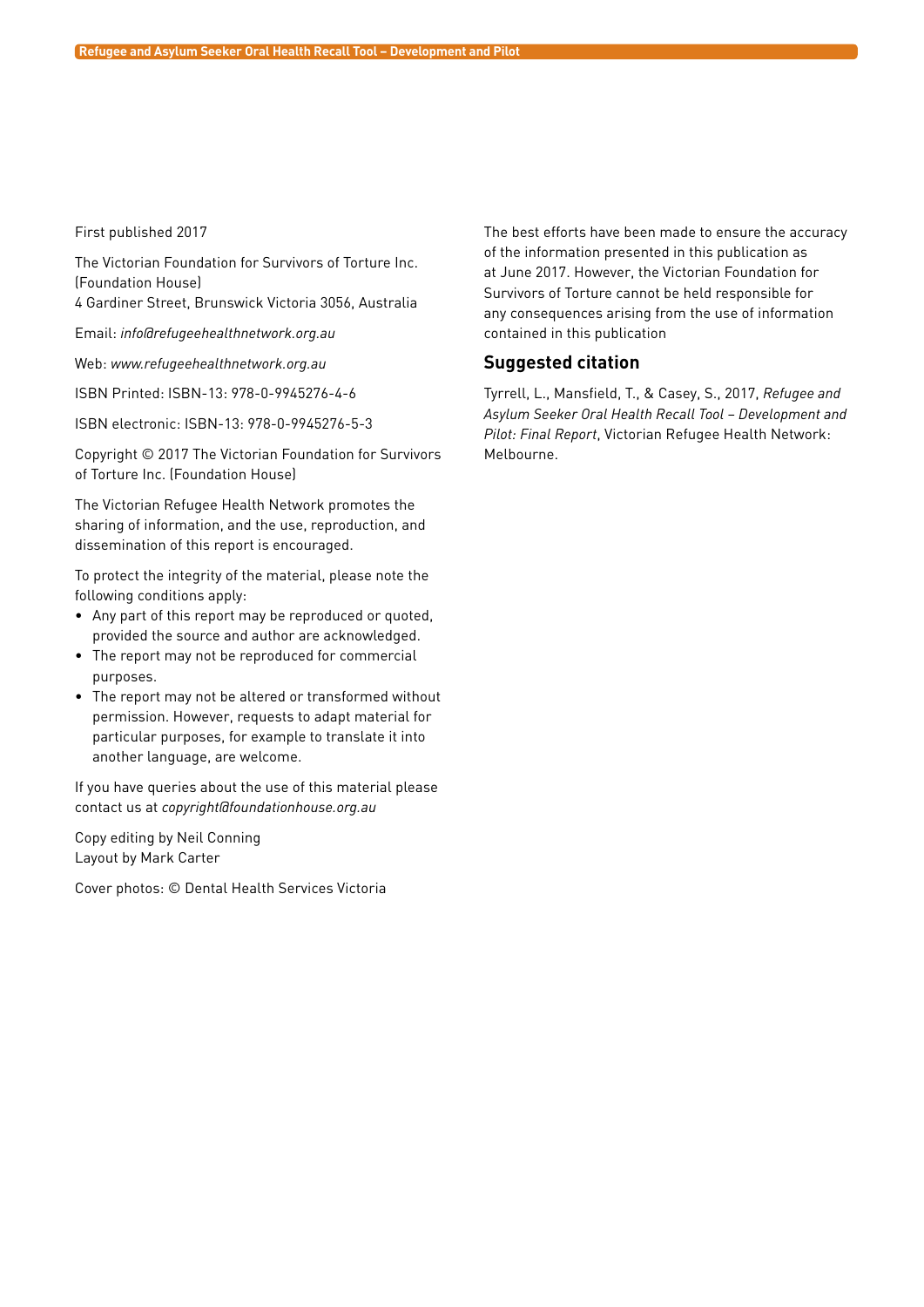# **Contents**

| <b>Executive summary</b>                                                                                                                                                                                                                                                                | 2                                         |  |
|-----------------------------------------------------------------------------------------------------------------------------------------------------------------------------------------------------------------------------------------------------------------------------------------|-------------------------------------------|--|
| Acknowledgements                                                                                                                                                                                                                                                                        | 3                                         |  |
| <b>Introduction</b><br>Background<br>Rationale for the project<br>Project objectives<br>Project phases                                                                                                                                                                                  | 4<br>4<br>4<br>5<br>5                     |  |
| <b>Literature review</b><br>Refugee oral health and access to dental care<br>Factors associated with poor oral health<br>Competing settlement demands<br>Fear and lack of trust<br>Language barriers<br>Low oral health service literacy<br>Low oral health literacy<br>Dietary changes | 6<br>6<br>6<br>7<br>7<br>7<br>7<br>7<br>8 |  |
| <b>Project Advisory Group</b><br>Stakeholder interviews<br>Community advice<br>First Project Advisory Group meeting<br>Second Project Advisory Group meeting                                                                                                                            | 9<br>9<br>10<br>10<br>11                  |  |
| Refugee and Asylum Seeker Oral Health Recall Tool                                                                                                                                                                                                                                       | 12                                        |  |
| Piloting of the tool<br>Purpose<br>Pilot sites<br>Pilot overview                                                                                                                                                                                                                        | 13<br>13<br>13.<br>13                     |  |
| <b>Findings and discussion</b><br>Threshold for overall higher risk rating<br>User acceptability and congruence with workflow<br>The client experience                                                                                                                                  | 14<br>14<br>15<br>15                      |  |
| <b>Recommendations</b>                                                                                                                                                                                                                                                                  | 16                                        |  |
| <b>References</b>                                                                                                                                                                                                                                                                       | 17                                        |  |
| Appendix: Refugee and Asylum Seeker Oral Health Recall Tool                                                                                                                                                                                                                             |                                           |  |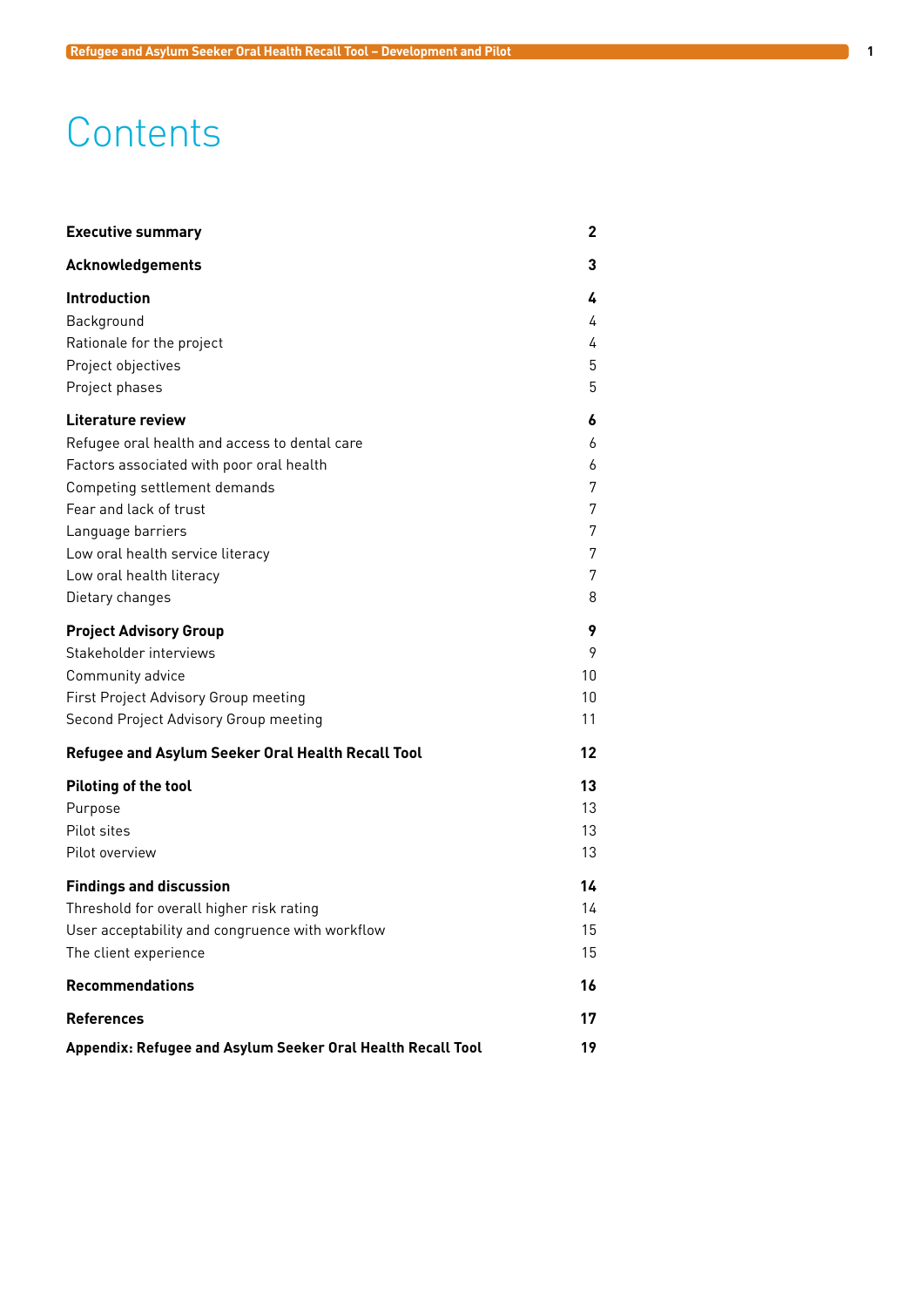<span id="page-3-0"></span>

**A Refugee and Asylum Seeker Oral Health Recall Tool (see Appendix) has been developed for use in Victorian public dental services. This report details the process and findings of the development and piloting of this tool. The project was funded by Dental Health Services Victoria (DHSV) and conducted over a five-month period from November 2016 to April 2017 by the Victorian Refugee Health Network.** 

The development of the tool was informed by a literature review, the Project Advisory Group, Foundation House community liaison workers, and dental services who participated in the pilot. The factors associated with poor oral health within refugee and asylum seeker populations are unique and complex, with overall oral health and subsequent access to services impacted by both pre-arrival and resettlement factors. This includes factors such as pre-arrival torture and trauma (including trauma to the mouth/teeth), the health impact of periods of deprivation in transit, and the ongoing systemic and social disadvantages related to resettlement, including language barriers and unfamiliarity with the Australian health system.

In 2010, the Victorian Department of Health implemented two policies in regard to oral health; it identified refugees and asylum seekers as a priority access group and provided a fee exemption at public dental services across Victoria. Subsequently, the 2012 Refugee Oral Health Sector Capacity Building Project (inclusive of Model of Care) aimed to support public dental services in Victoria to implement the priority access and fee exemption policies and work with people from refugee backgrounds. The Model of Care recommends observation and assessment of social and clinical risk factors that impact on oral health care as the basis for continued priority access for individuals from refugee backgrounds.

People from refugee backgrounds present with varying degrees of risk of poor oral health. For this reason oral health practitioners require an approach that differentiates people that require ongoing support to access services from those who may join general waitlists. The development of this evidence-based tool supports oral health practitioners to make these decisions.

Based on the advice provided by the Project Advisory Group and the findings from the pilot, the Victorian Refugee Health Network has made seven recommendations.

#### **RECOMMENDATION 1**

DHSV facilitate a trial of the Refugee and Asylum Seeker Oral Health Recall Tool across a larger number of services across the state to assess the validity and inter-rater reliability of the tool. This should include demographic data to understand differences across cohorts.

#### **RECOMMENDATION 2**

Dental services participating in the trial consider implementing a six-month recall period for clients identified as higher risk, subject to a DHSV review of the evidence for a six-month recall.

#### **RECOMMENDATION 3**

DHSV consider the evidence from the Monash Health Social Risk Assessment research project in the development of a final version of the Refugee and Asylum Seeker Oral Health Recall Tool.

#### **RECOMMENDATION 4**

DHSV support agencies to adopt and implement the Refugee and Asylum Seeker Oral Health Recall Tool by facilitating professional development about refugee and asylum seeker experiences (in partnership with Foundation House), the Model of Care, and the tool.

#### **RECOMMENDATION 5**

DHSV embed the Refugee and Asylum Seeker Oral Health Recall Tool in Titanium to facilitate its uptake and usability.

#### **RECOMMENDATION 6**

Dental services implementing the Refugee and Asylum Seeker Oral Health Recall Tool develop and utilise referral pathways within their community health service to support clients for whom high risks are identified.

#### **RECOMMENDATION 7**

DHSV utilise the findings from a broader trial of the Refugee and Asylum Seeker Oral Health Recall Tool to inform further development of the Model of Care for Refugee and Asylum Seeker Oral Health.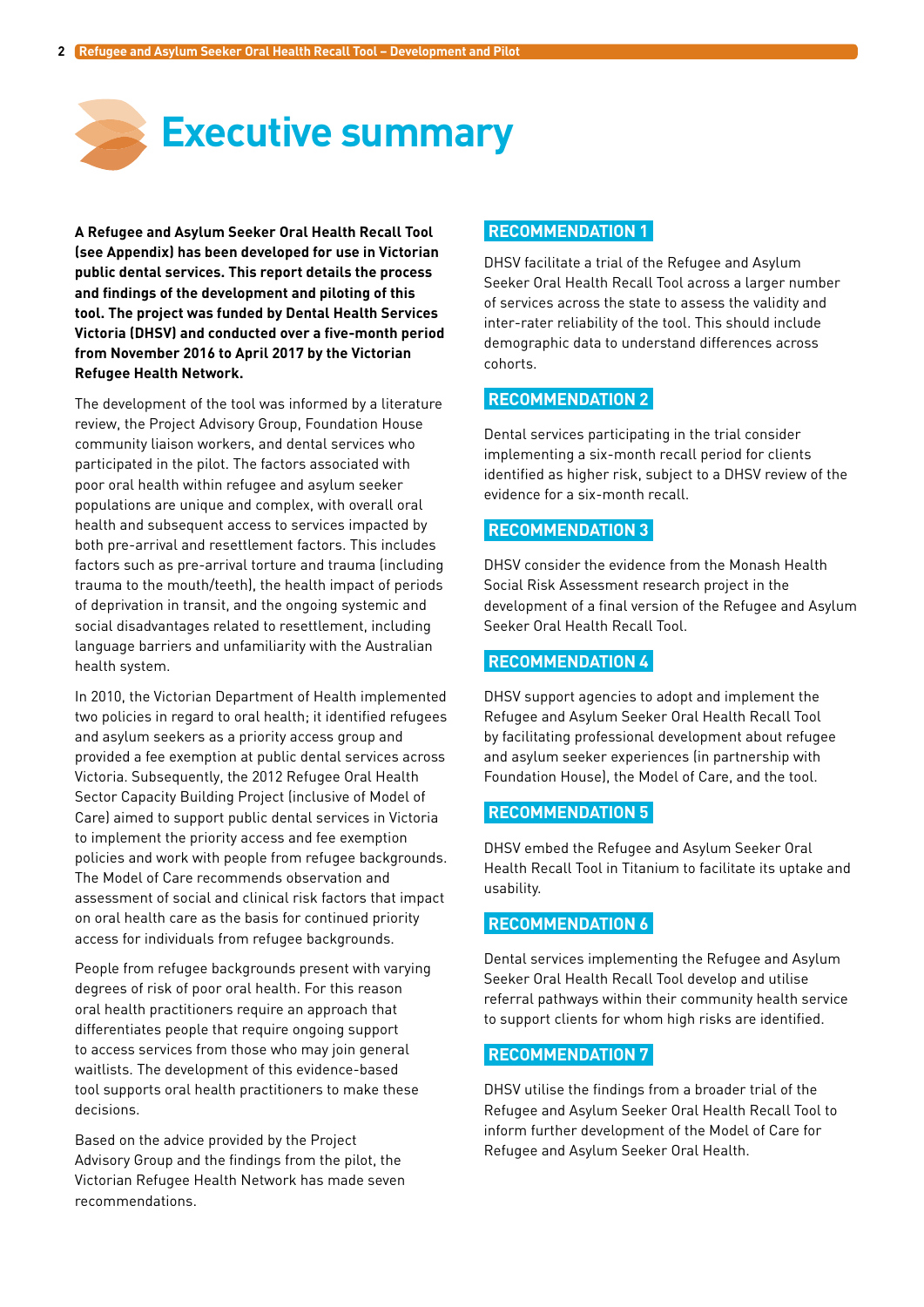# <span id="page-4-0"></span>Acknowledgements

The Victorian Refugee Health Network would like to thank the members of the Project Advisory Group who provided valuable expert advice and support for this project during the Project Advisory Group meetings and/ or stakeholder interviews:

- • Dr Colin Riley *Dental Health Services Victoria*
- • Jenni Baker *Dental Health Services Victoria*
- • Robyn Alexander *Dental Health Services Victoria*
- • Sue Casey *Foundation House*
- • Dr Ramini Shankumar *Monash Health*
- • Dr Parul Marwaha *Monash Health*
- • Alana Russo *Monash Health*
- • Gemma Kennedy *cohealth*
- • Dr Vinitha Soosaipillai *cohealth*
- • Dr Michael Smith *Barwon Health*
- • Sharon Sharp *Barwon Health*
- • Sonya Howard *Barwon Health*
- • Dr Sachidanand Raju *Dianella Community Health*
- • Angela Black *Dianella Community Health*
- • Dr Shibu Mathew *Plenty Valley Community Health*
- • Carmel Aliano *Plenty Valley Community Health*
- • Dr Martin Hall *North Richmond Community Health and Dental Health Services Victoria*
- • Dr Emily Chalmers-Robertson *North Richmond Community Health and Dental Health Services Victoria*
- • Dr John Rogers *Department of Health and Human Services*
- • Dr Anil Raichur *Department of Health and Human Services*
- • Dr Elisha Riggs *Murdoch Children's Research Institute*

Thank you to Gemma Kennedy and the oral health team at cohealth Kensington, and Sonya Howard and the oral health team at Barwon Health Corio for piloting the tool at their services.

Thank you to the community capacity building team at Foundation House for their reflections on how members of their communities may experience the tool: Salam Dankha, Andrew Kalon, Dina Korkees, Muru Murukaverl, Najla Naier, Kifarkis Nissan, Reginald Shwe, Susie Strehlow and Chitlu Wyn.

Thank you to Ella Perlow from the University of Melbourne for her assistance with conducting the literature review.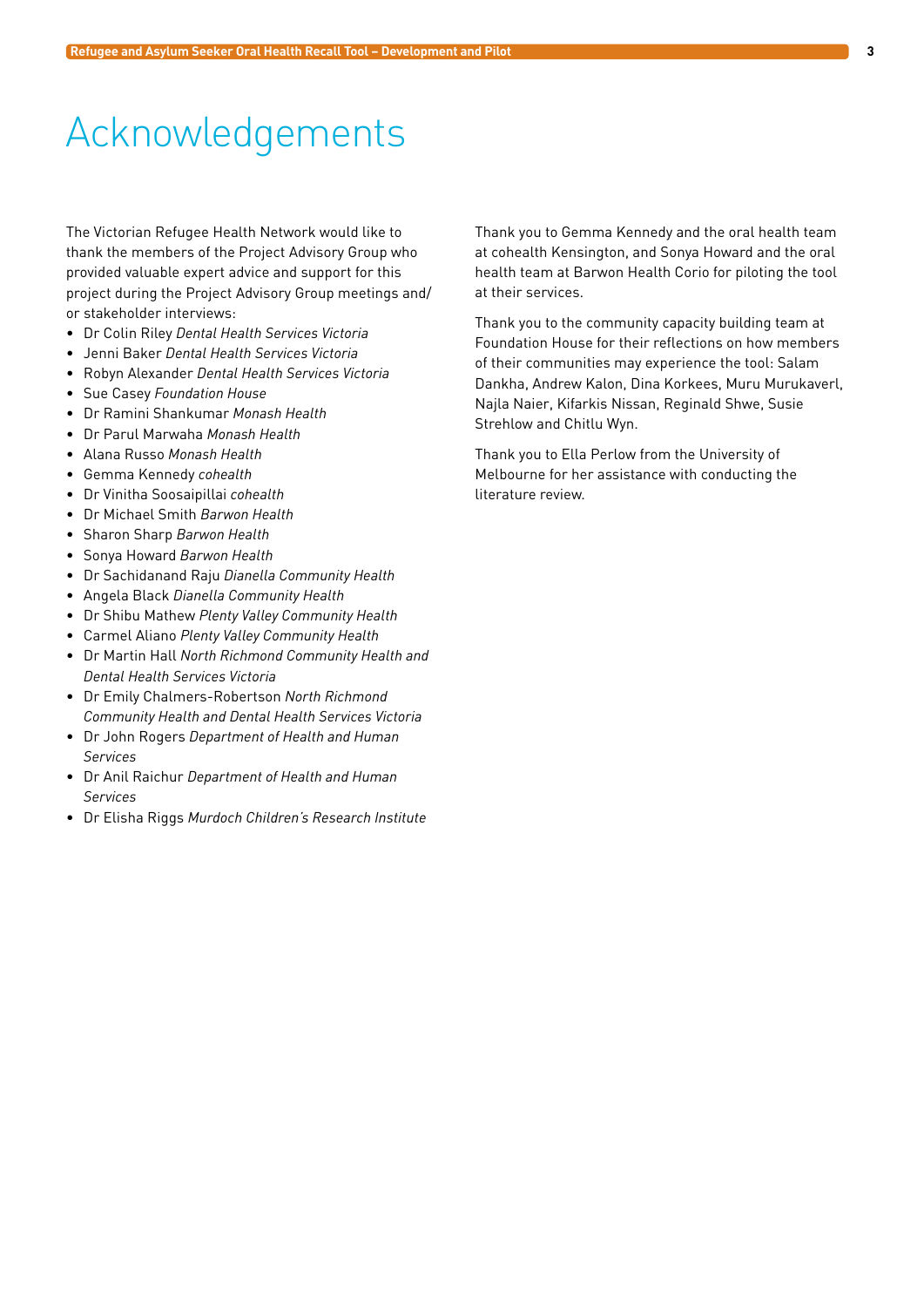<span id="page-5-0"></span>

**This report documents the process and findings of a project aimed at developing and piloting a Refugee and Asylum Seeker Oral Health Recall Tool for use in Victorian public dental services. The project was funded by Dental Health Services Victoria (DHSV) and conducted over a five-month period from November 2016 to April 2017 by the Victorian Refugee Health Network.** 

# **Background**

In 2010, the Victorian Department of Health implemented two policies to provide greater access to oral health services for people from refugee and asylum seeker backgrounds. These policies identified refugees and asylum seekers as a priority access group (State Government of Victoria Department of Health, 2014a) and provided a fee exemption at public dental health services across the state (State Government of Victoria Department of Health, 2014b). As a priority access group, people from refugee backgrounds are eligible for the next available appointment for general care and should not be placed on the waitlist.

The 2012 Refugee Oral Health Sector Capacity Building Project was a collaborative project funded by the Victorian Department of Health and undertaken by the Victorian Refugee Health Network in partnership with DHSV, to support Victorian public dental services to implement the priority access and fee exemption policies and to work effectively with clients from refugee backgrounds. Key outcomes of the project included the development of a *Model of Care for Refugee and Asylum Seeker Oral Health*, complementary factsheets on *Identifying clients of refugee & asylum seeker background* and *Working with refugee & asylum seeker clients*, and the development and delivery of a targeted education program for public dental services.

The Model of Care recommends observation and assessment of clinical and social risk factors as the basis for continued priority access for individuals from refugee backgrounds. These recommendations encourage clinical staff to observe and assess clients for clinical and social risks that may impact on the client's oral health care and ability to renegotiate complex appointment systems for follow-up care; and, based on this assessment, to set up adult recall appointments and consider oral health education for high-risk clients. The Model of Care recommends that clients identified as low risk may be placed on the general waitlist. Services

participating in the targeted education program identified a need for a tool to support them to assess social and clinical oral health risks for people from refugee backgrounds and implement the Model of Care.

# Rationale for the project

The Australian Refugee and Humanitarian Programme resettles 13,750 people annually. It is estimated that around 4,000 new arrivals settle in Victoria each year, with 10–15 per cent of these in rural and regional areas. Another approximately 9,000 people who are seeking asylum are living in the community in Victoria on bridging visas while they wait for the determination of their refugee status (State Government of Victoria Department of Health, 2014c). In 2016–17 the number of people settling in Victoria increased due to an additional 12,000 humanitarian program places made available for people escaping conflicts in Syria and Iraq in 2015 (Australian Government Department of Immigration and Border Protection, 2016b). There are planned increases to the size of the humanitarian program intake by 2018–19 (Australian Government Department of Immigration and Border Protection, 2016a).

People from refugee backgrounds have varied capacity to identify the need and self-advocate for oral health care. For this reason, oral health practitioners require an approach that differentiates people that require ongoing support to access services from those that may be able to negotiate their own care after their initial course of treatment. The development of an evidence-based tool would support oral health practitioners to make these decisions.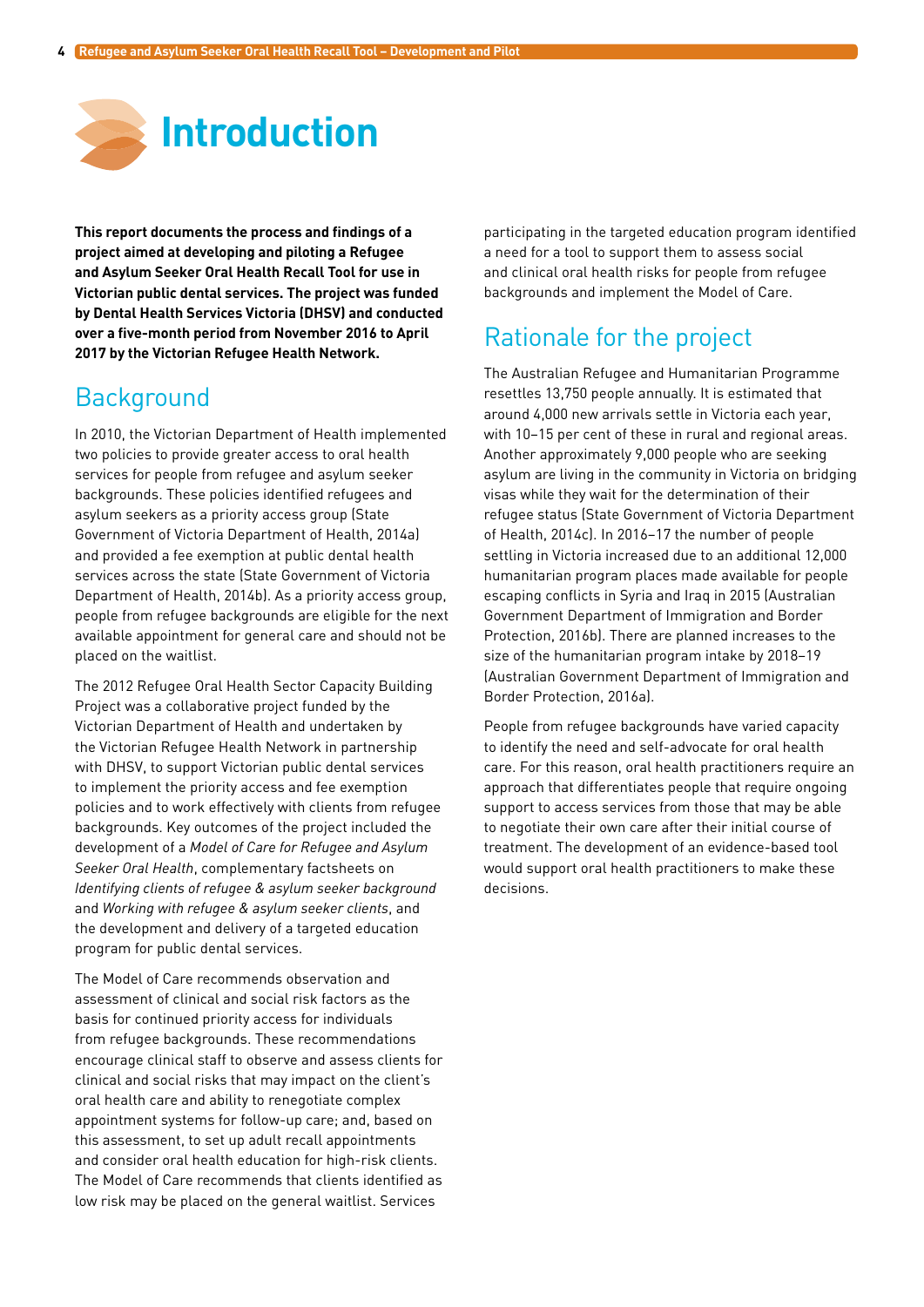# <span id="page-6-0"></span>Project objectives

To develop and pilot a state-wide, evidence-based tool for use by staff in Victorian public dental services during the first course of care for an adult refugee or asylum seeker client to:

- 1. Assess social and clinical risks that may impact upon their:
	- $-$  oral health status
	- $-$  ability to manage their own oral health
	- $-$  ability to engage in future treatment.
- 2. Recommend evidence-based courses of action.
- 3. Help determine:
	- — if the client needs to be recalled to the service for their next appointment, or
	- $-$  if they can go on the general waitlist.

## Project phases

The project was conducted in three phases:

- **• Initial scoping:** included:
	- — a review of the academic literature on social and clinical health issues that lead to poor oral health outcomes and decreased access to oral health care for people from refugee backgrounds:
	- $-$  consultation with key oral health stakeholders to understand the service context and current practice in public dental services in areas of high refugee settlement across the state, and scope services' views and requirements about the tool; and
	- $-$  consultation with community liaison workers at Foundation House for their advice on how refugeebackground communities may experience the tool.
- **• Development of the tool:** based on what was learned during the review of the literature and the stakeholder interviews. Draft versions of the tool were reviewed and refined based on advice provided by the Project Advisory Group members and pilot participants.
- **• Piloting of the tool:** in two public dental services in Victoria (1 metropolitan, 1 regional) over a five-week period, to test user acceptability and congruence with workflow in public dental settings.

This report was prepared for DHSV at the conclusion of these three phases. Several recommendations are made in the report for further work to support the ongoing development of a valid and reliable state-wide Refugee and Asylum Seeker Oral Health Recall Tool.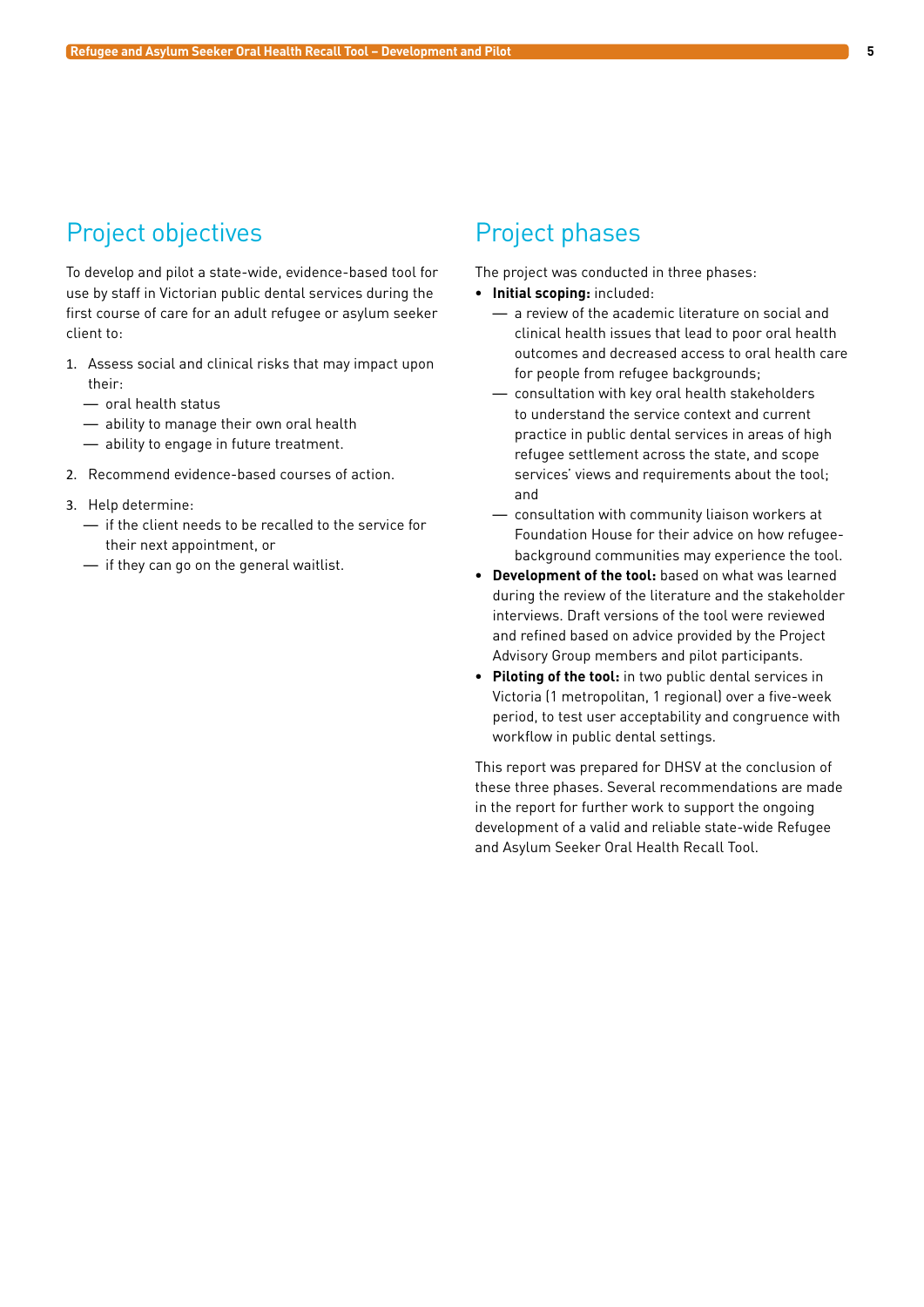<span id="page-7-0"></span>

**The literature review aimed to identify research that exists on social and clinical health issues that lead to poor oral health outcomes and decreased access to oral health care for people from refugee backgrounds in resettlement contexts. Embase, Medline (Ovid), Pubmed, Informit, Proquest, CINHAL and Google Scholar were searched for relevant scholarly articles published between 2006 and 2016. The search terms used were 'oral' or 'dental' in combination with 'asylum seeker' or 'refugee'. Reference lists were searched and articles or tools recommended by colleagues were also included in the results, and each abstract was screened for relevance.**

The review also searched for existing tools that have been developed to assess oral health risk specifically in refugee-background populations, or that assess the impact of social risks on oral health outcomes. No existing tools were identified. Monash Health is currently conducting a project to assess the social risks of refugee and asylum seeker clients attending their dental service in Dandenong. This research is ongoing and will involve statistical analysis to determine correlations between social risks and oral health outcomes (Marwaha et al., 2017). The published findings from this project will significantly contribute to the evidence base on the impact of social risks on oral health outcomes for people from refugee backgrounds.

# Refugee oral health and access to dental care

Research indicates that people from refugee backgrounds experience a high burden of oral disease, including dental caries, periodontal diseases, malocclusion, orofacial trauma, missing and fractured teeth, and oral cancer (Davidson et al., 2006; Ghiabi, Matthews, & Brillant, 2014; Johnston, Smith, & Roydhouse, 2012; Keboa, Hiles, & Macdonald, 2016; Riggs et al., 2014). The oral health status of people from refugee backgrounds is often poorer than other vulnerable groups such as Indigenous Australians (Davidson et al., 2006; Ghiabi et al., 2014; Keboa et al., 2016) and other groups of migrants (Riggs et al., 2014). As well as poor oral health outcomes, there is evidence that people from refugee backgrounds access dental care, particularly preventative dental care, at very low rates (Hobbs, 2010; Riggs, Davis, et al., 2012; Riggs et al., 2016; Willis & Bothun, 2011), and that their first dental contact is typically for emergency care (Riggs

et al., 2014). One study from the United States found that Sudanese refugee participants were not utilising recommended preventative biannual check-ups and that the majority of participants had not been to a dental facility more than once post arrival (Willis & Bothun, 2011).

#### Factors associated with poor oral health

There is a strong link between social disadvantage and oral health, with many social issues that are known to have a detrimental impact on oral health status and access to dental care in the general population. These factors include stress (Vasiliou et al., 2016), low levels of income and education (Bernabé et al., 2011; Sabbah et al., 2007), homelessness (Parker et al., 2011), unemployment (Al-Sudani, Vehkalahti, & Suominen, 2016), and living with mental illness, disabilities, or complex medical conditions (COAG Health Council, 2015). Although not all of these factors have been specifically linked to poor oral health in people from refugee backgrounds in the literature, it is known that due to their displacement and resettlement experiences refugees may arrive with chronic and complex health conditions, experience high levels of stress, and are more likely to be unemployed, homeless, or have low incomes and educational levels compared to the general population (State Government of Victoria Department of Health, 2014c; Victorian Foundation for Survivors of Torture Inc., 2012). Since 2012, when humanitarian program entrants were provided access to a waiver to the migration health requirements, the Australian Refugee and Humanitarian Programme has settled increasing numbers of people living with disabilities (Duell-Piening, 2016).

There are a number of social risk factors specific to people from refugee backgrounds that have been found to impact their oral health. These include a range of pre-arrival risk factors, such as periods of deprivation in urban centres or refugee camps with lack of access to clean water, nutritious food, oral health hygiene tools and access to oral healthcare services (Lamb et al., 2009; Nguyen et al., 2013; Willis & Bothun, 2011). Furthermore, people from refugee backgrounds may have experienced torture and trauma, including trauma to the mouth or teeth, and may experience dental effects of periods of prolonged stress, such as bruxism and mucosal lesions (Lamb et al. 2009).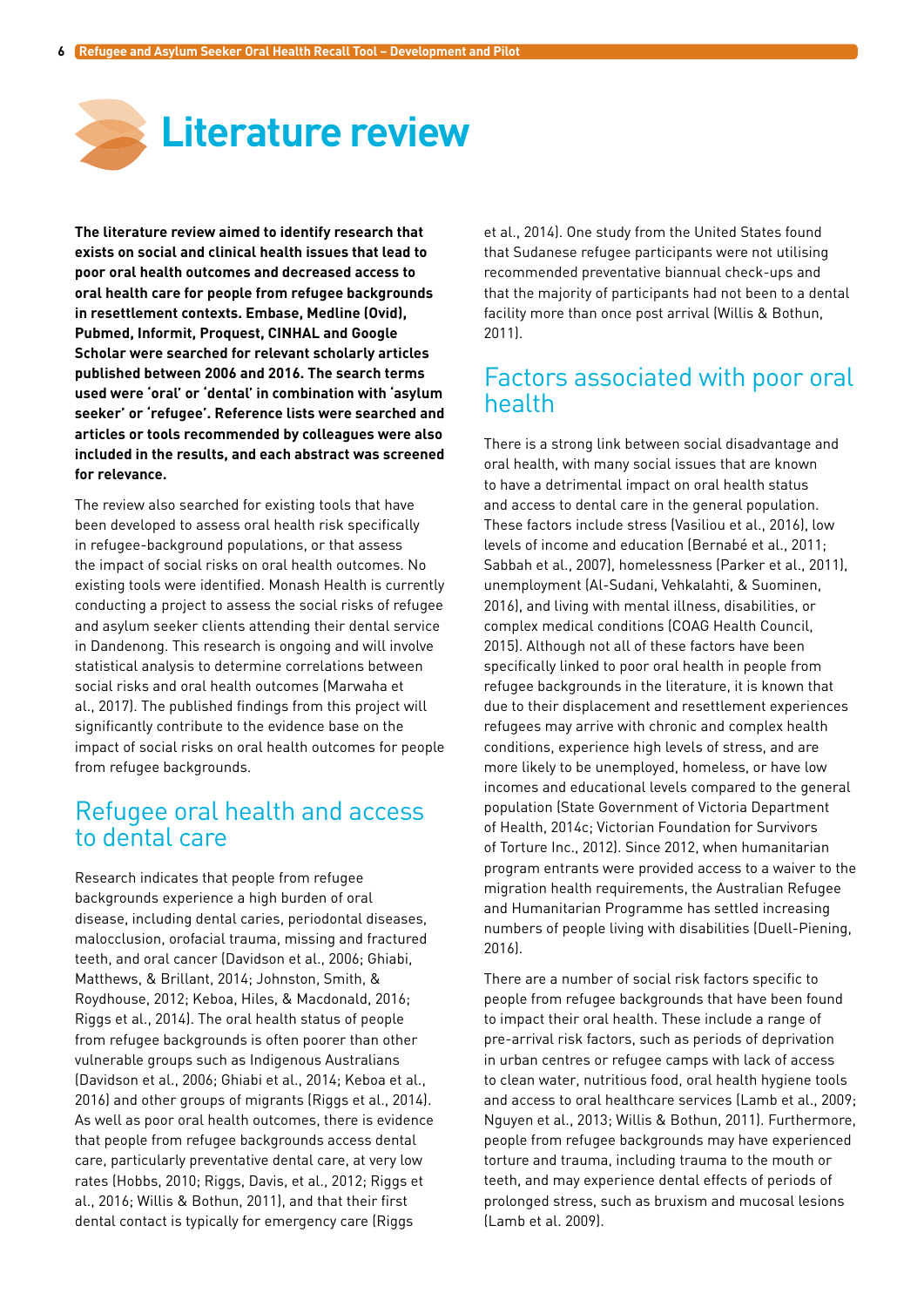<span id="page-8-0"></span>There are also a variety of social factors that impact people from refugee backgrounds' access to dental care and their risk of poor oral health post-resettlement. These include: competing settlement demands, fear and lack of trust in dental practitioners, language barriers, low service literacy and oral health literacy, and changes in diet.

# Competing settlement demands

During resettlement in a new country, people from refugee backgrounds are often confronted with a variety of competing demands, such as finding employment and accommodation, that may be prioritised over seeking dental care (Davidson et al., 2007; Hobbs, 2010; Lamb et al., 2009).

# Fear and lack of trust

Distress, fear and lack of trust can act as barriers to accessing health care. Undergoing dental care can be distressing for people from refugee backgrounds and people seeking asylum, particularly if they have experienced torture and trauma, including trauma to the mouth (Victorian Foundation for Survivors of Torture Inc., 2012). This distress and trauma can contribute to increased fear in accessing dental care and difficulty in maintaining regular oral hygiene practices (Lamb et al., 2009). Furthermore, even those who have not experienced torture or trauma to the mouth may avoid dental care due to fear of extractions, fear of contracting disease at dental services, or lack of trust in dental care providers (Hobbs, 2010).

## Language barriers

Language barriers significantly impact access to oral health care for people from refugee backgrounds (Hobbs, 2010; Riggs et al., 2016; Willis & Bothun, 2011). Limited English proficiency creates barriers at every stage of accessing dental care, including: knowing that a service exists, making and attending an appointment, describing the dental issue, understanding treatment options, and booking new appointments (Hobbs, 2010; Riggs et al., 2016). Research conducted with refugees from the Horn of Africa in Melbourne suggested that reminder calls for appointments made in the client's language would be useful (Hobbs, 2010).

## Low oral health service literacy

Lack of familiarity and knowledge of how Australia's oral healthcare system works can create significant barriers to people from refugee backgrounds accessing oral health care (Hobbs, 2010; Willis & Bothun, 2011). Refugees and asylum seekers may be unaware of service availability, eligibility criteria for public dental care, and priority access and fee exemption policies. People from refugee backgrounds have reported that they face financial barriers to accessing dental care in Australia (Hobbs, 2010; Riggs et al., 2016; Willis & Bothun, 2011). As refugees and asylum seekers are entitled to fee exemptions for public dental care in Victoria, these barriers may stem from people's lack of awareness of these policies (Hobbs, 2010; Riggs et al., 2016; Tyrrell et al., 2016; Willis & Bothun, 2011).

People from refugee backgrounds may have difficulties negotiating service access, such as knowing how to make an appointment at a dental service in a busy community health context (Hobbs, 2010; Riggs et al., 2016), or that they can ask for an emergency appointment if they are experiencing pain (Riggs et al., 2014). Limited prior exposure to appointment systems can make adhering to appointment times a challenge for some newly arrived community members (Hobbs 2010; Tyrrell et al., 2016).

# Low oral health literacy

Although low oral health literacy is a significant risk factor for poor oral health in the wider Australian population, low oral health literacy may be a particular concern for people from refugee backgrounds (Adams et al., 2009; Hobbs, 2010; Keboa et al., 2016). For many people from refugee backgrounds, accessing preventative care may be an unfamiliar concept (Hobbs 2010; Keboa et al. 2016; Tyrrell et al. 2016), and this may prevent their access to oral health care when not in pain (Hobbs 2010). Furthermore, many people from refugee backgrounds come from countries in which dental care is very inaccessible or exclusively for the wealthy (Hobbs, 2010). As a result, many people believe that you should only visit the dentist if you are in severe pain or your teeth are decaying (Ghiabi et al., 2014; Hobbs, 2010; Keboa et al., 2016; Lamb et al., 2009; Nicol et al., 2014; Riggs et al., 2016). Furthermore, the concept that dental problems may exist even when one is not in pain may not be well understood (Hobbs, 2010).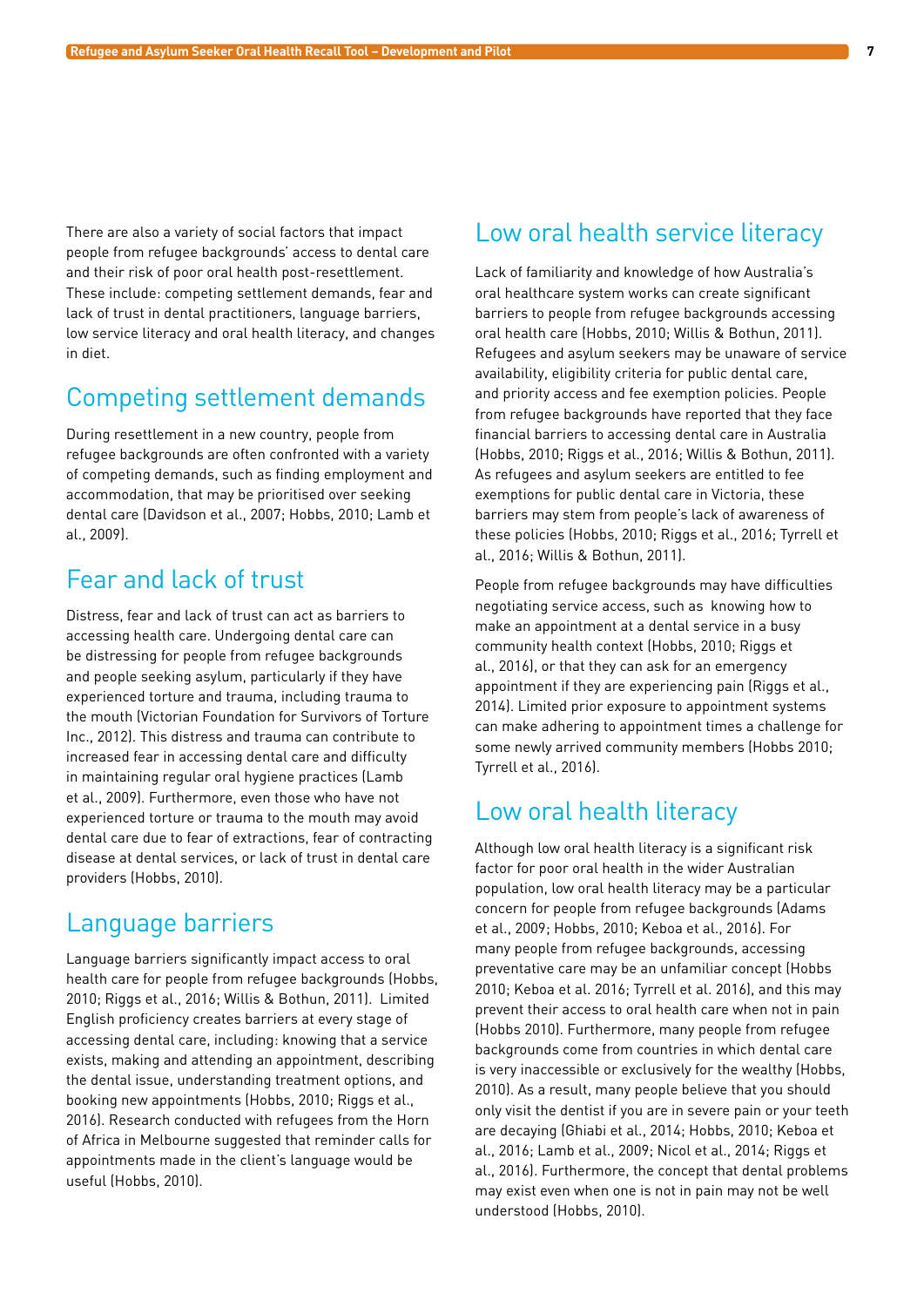<span id="page-9-0"></span>People may be unfamiliar with Western oral hygiene practices such as tooth brushing before they arrive to a Western resettlement country (Lamb et al., 2009; Riggs et al., 2016). In their home countries, many people practise traditional oral healthcare practices that may differ from Western practices (Adams et al., 2013; Willis & Bothun, 2011). Some examples of traditional oral hygiene practices from various countries include using an index finger to cleanse teeth with an ash mixture, using a stick or branch known as a miswak as a kind of toothbrush, and using reeds or grass between teeth like dental floss (Adams et al., 2013; Geltman et al., 2014; Nicol et al., 2014). The miswak has mixed effectiveness; although it is effective in removal of plaque, it is not effective in preventing dental caries (Adams et al., 2013; Riggs, van Gemert et al., 2012). People from refugee backgrounds may also have limited knowledge about fluoride and its role in preventing dental caries (Riggs et al., 2014).

Despite their varied effectiveness, traditional practices used to improve oral hygiene may have strong cultural and religious significance. For instance, the miswak was advocated for by the prophet Mohammed and may be used by people of Muslim faith as part of cleansing before prayer (Adams et al., 2013; Geltman et al., 2014; Riggs, van Gemert et al., 2012). Due to cultural and religious associations, people may be reluctant to give up these traditional practices in favour of Western oral hygiene methods (Adams et al., 2013; Willis & Bothun, 2011). As these cultural ties are strong, the literature suggests that it is important that they be 'understood, respected and incorporated within oral health care, policies and practices' (Riggs, van Gemert et al., 2012). People from refugee backgrounds may require detailed oral hygiene education and tailored, culturally appropriate oral health promotion messages to address any knowledge gaps, including between traditional and Western oral health practices (Riggs, van Gemert et al., 2012; Willis & Bothun, 2011).

## Dietary changes

New arrivals experience dietary changes when migrating to Australia, including increased accessibility of premade and packaged food, confectionery and sugary drinks, and some people may be unaware of the impacts of increased sugar consumption on oral health (Riggs et al., 2014; Willis & Buck, 2007). As well as limited nutrition awareness in an Australian context, people from refugee backgrounds may face financial barriers to eating well and purchasing healthy food in Australia (Adams et al. 2013; Riggs et al. 2014; Tyrrell et al. 2016). The oral health of people from refugee backgrounds may deteriorate over time as they consume more sugary food and drinks in their country of resettlement (Geltman et al., 2013).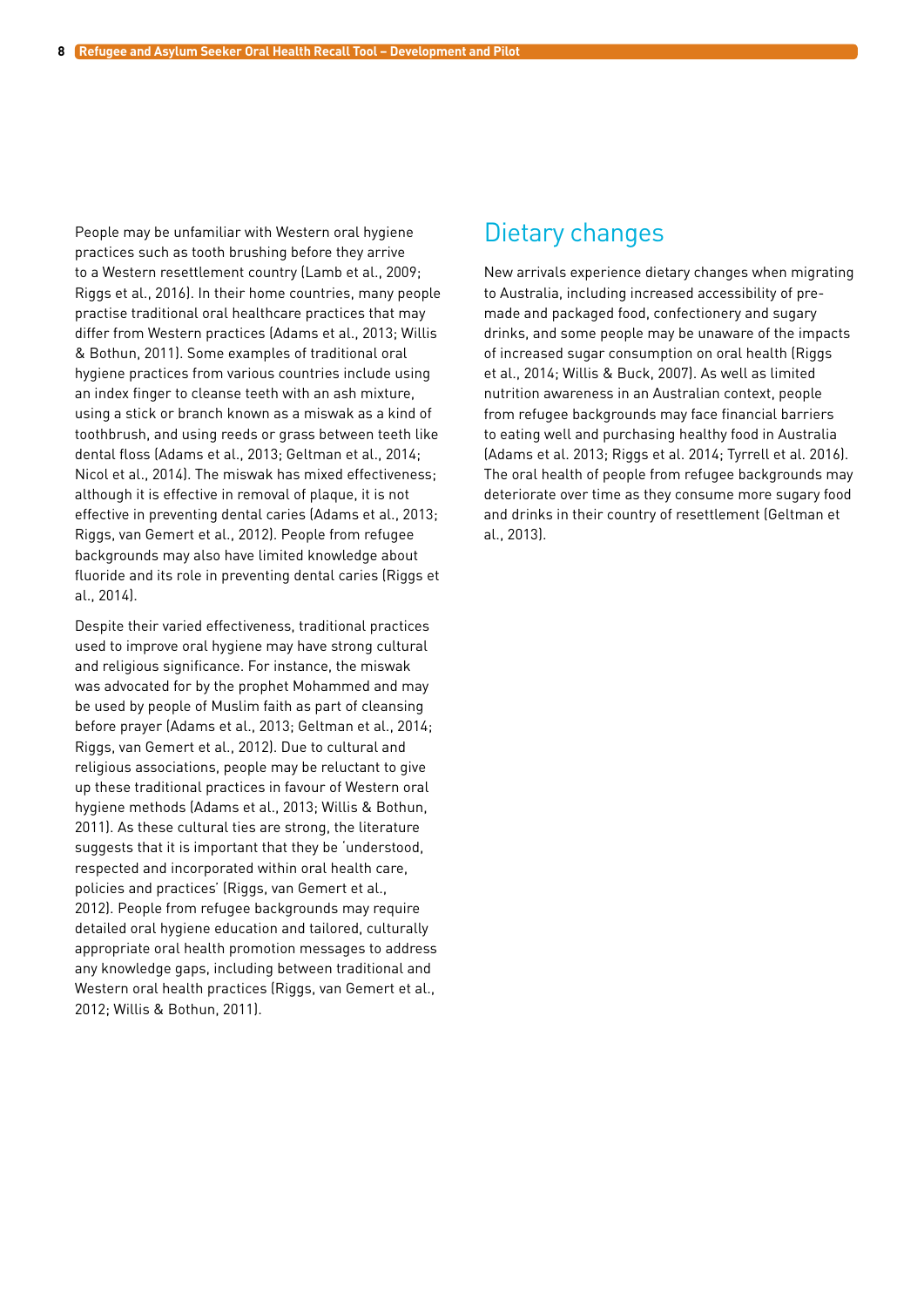# <span id="page-10-0"></span>**Project Advisory Group**

A Project Advisory Group was convened to provide highlevel strategic, content, process and technical advice about the development and piloting of the tool. Project Advisory Group meetings were chaired by Dental Health Services Victoria (DHSV) and secretariat support was provided by a project worker from the Victorian Refugee Health Network. Membership included representatives from the following agencies:

- • Dental Health Services Victoria (DHSV)
- • Foundation House
- • Monash Health
- • cohealth
- • Barwon Health
- • Dianella Community Health
- • Plenty Valley Community Health
- • North Richmond Community Health
- Department of Health and Human Services
- • Murdoch Children's Research Institute

The Project Advisory Group met at two key points in the project. Members were also invited to participate in a stakeholder interview with a project worker from the Victorian Refugee Health Network.

# Stakeholder interviews

Ten stakeholder interviews were conducted from December 2016 to February 2017. The aims of the stakeholder consultations were to:

- 1. Understand the service context, including staffing, workflow, use of other assessment tools, use of recall appointments, application of priority access policies, and referral processes in different service settings across the state;
- 2. Scope service providers' views and requirements about the purpose, format and administration of the tool; and
- 3. Identify pilot sites for the tool.

Public dental services are provided in clinics operated by health services and by community health services across the state. Interview responses indicate that staffing configurations and workflow differ in different service settings. This was particularly evident in the area of oral health promotion and education. Some services have dental assistants with a Certificate IV qualification in oral health promotion employed in oral health educator roles, while others do not. As a result, the approach to providing clients with oral health education appears to vary widely.

In many services, information is provided chair-side by the clinician during or at the end of the appointment. In others, clients who are identified as being at higher risk of poor oral health outcomes are referred to an oral health educator for a separate appointment to address oral health literacy and behaviours. Another area of difference was the collection of social health information. Some services collect information on social health issues at intake, on their referral forms, or on paper-based forms in reception, while other services said they do not routinely ask patients any questions about social health risks.

Inconsistent use of risk assessment tools was reported. Most services indicated that they do not use existing caries risk assessment tools, although one service had adapted or borrowed some of the questions for use in its own risk assessment form. Reasons cited for not utilising existing tools are that they are not mandated, the tools are too long and detailed, the tools are not sensitive enough, and that with limited appointment times, clinicians are too busy to use them.

The priority access policy for refugees and asylum seekers is applied differently in different service settings as there is no guidance on how long a refugee or asylum seeker should be granted priority access. Some services provide priority access for clients for the initial course of care only, after which the client goes on the general waitlist. Others provide priority access for the initial appointment, and refer those clients who are assessed as low risk after they have been seen by the service to the general waitlist. At other services, clients from refugee backgrounds have ongoing or indefinite priority access. Most services do not use adult recall appointments.

Referral practices differ across services. Some services say they do not routinely ask people if they need a referral to other services provided by community health services. Others ask on the intake form whether a client would like information about another service at the community health service, and only refer if the client has ticked Yes. Some services ask all patients who indicate on their medical history form that they have a chronic illness whether they have a regular doctor, and if not, link them in with a general practitioner at the community health service. Some services reported that they meet regularly with the refugee health team, the intake team or the counselling team at their service to discuss referral processes.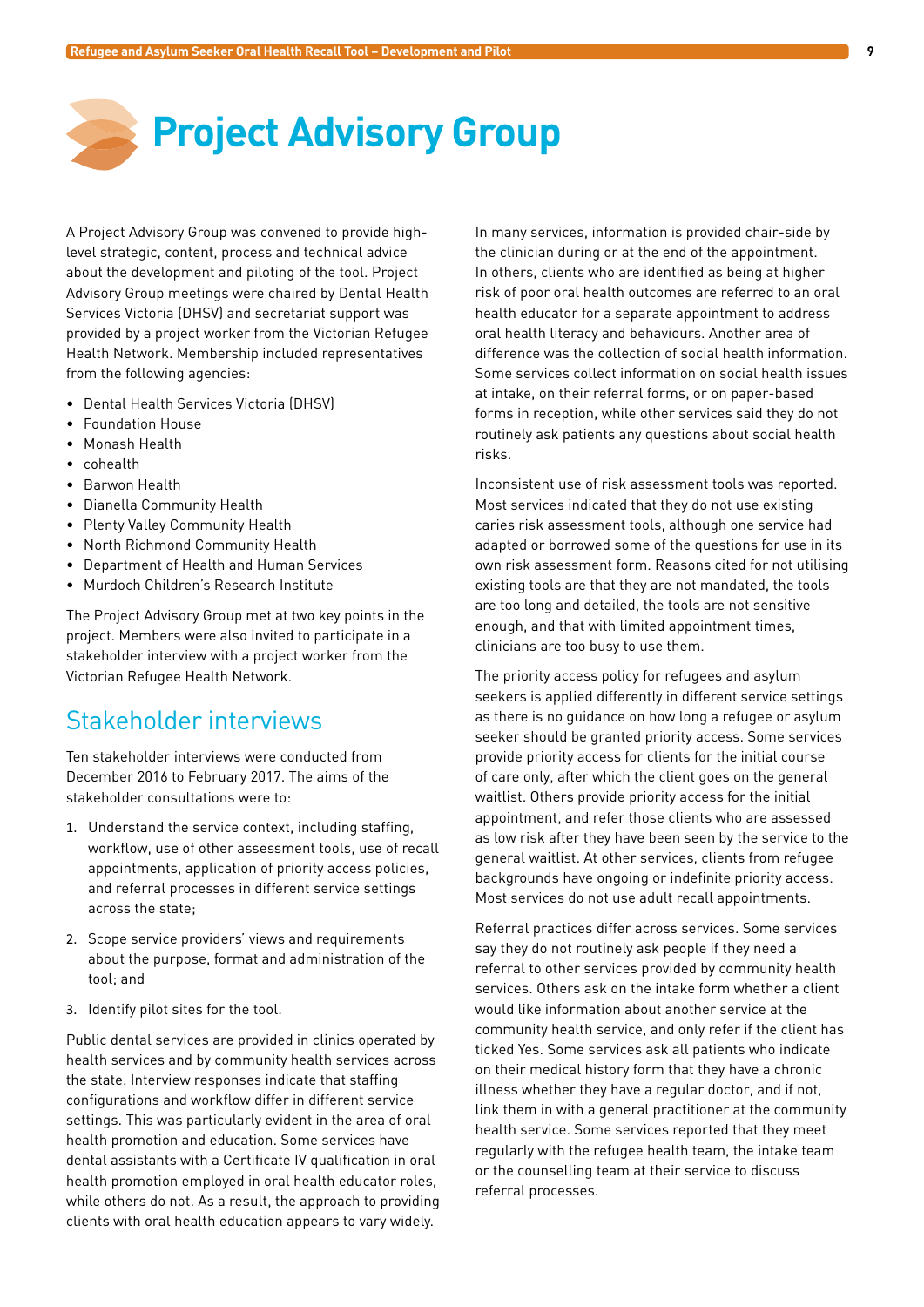<span id="page-11-0"></span>When discussing what they saw as the purpose of the tool, or what they might want such a tool for, service providers said that they hoped the tool might assist with demand management, and provide clarity and consistency regarding priority access policies and the question of how long someone is considered a refugee. Many providers spoke about public dental services being a finite resource and the need to ensure fairness of service provision. While participants felt that priority access policies are important to ensure refugee and asylum seeker clients can access services early in their settlement, some expressed the belief that once the client has been seen by the service, ongoing service provision and priority of access should be determined by need.

It was felt that it was important to be able to identify those at risk of not coming back to the service due to social risk factors, and support those clients to access the service for a follow-up appointment, until those risk factors can be addressed or overcome. It was also felt that the focus should only be on social risks that impact on oral health status, a person's ability to manage their own oral health care, and ability to access ongoing services. It was also felt that it is important to support dental practitioners to make referrals and identify when a client may need a referral.

In terms of administration of the tool, it was felt that the tool should be administered by a clinical staff member, such as a dentist or dental or oral health therapist. Some felt that the tool could be administered by an oral health educator, if the service has one. We were advised to use higher and lower risk classifications only, rather than high, medium and low, to avoid 'fence sitting' and classifying everyone as medium risk. It was felt that referral is the logical next step if social risks are identified, that it is not the dental services' job to manage people's social risks, and that many patients do not wish to have social risks addressed at the dental service.

With regard to the tool's format, service providers unanimously agreed that the tool would need to be embedded in Titanium for it to be useful – many services are now paperless, with all client data managed through Titanium, and it was advised that the tool would not be used if it was not embedded into Titanium. Many people spoke about dental practitioners being time poor and experiencing high administrative burdens. Therefore, it was recommended that the tool be brief – between 3–10 questions was the recommended length – and a checklist format was preferred over open-ended questions, which

were regarded as too time consuming. We were advised to provide prompts and indicators to assist dental staff to ask and assess each of the questions, and to recommend courses of action depending on the situation, including referral, practice tips and promotion of oral health education resources, including links to where they are available. Participants discussed the importance of ensuring that the tool is appropriately selective, so that the outcome for everyone is not higher risk. It was advised that calling the tool a social risk assessment (as it was originally conceived in the Model of Care) may make dental staff less likely to use it if they see social health issues as outside their scope of practice.

# Community advice

Community advice was sought during the scoping phase from community liaison workers employed in the Foundation House community capacity building team. Community perspectives were sought to ensure that the questions and practice tips included in the tool would be acceptable to refugee-background communities. This advice highlighted the challenges associated with low service literacy for new arrivals, and the importance of explaining the treatment process and giving client's options, in order to establish trust, provide a sense of control and reduce discomfort or anxiety.

# First Project Advisory Group meeting

During the first Project Advisory Group meeting, the group received a briefing on the findings from the literature review and stakeholder interviews, and reviewed and provided feedback on a draft version of the tool. Participants broke into small groups to discuss and develop recommendations about:

- • the name of the tool
- its suitability for use in their service setting
- the indicators used to assess various questions
- • referral pathways and processes
- the weighting of the questions and threshold for higher risk classification.

Advice provided by the group at this meeting included:

• That, as the tool is designed to assess which clients require a recall appointment versus those who may go on the general waitlist, it should be called a recall tool, and not a social and clinical risk assessment tool as it was originally named in the Model of Care.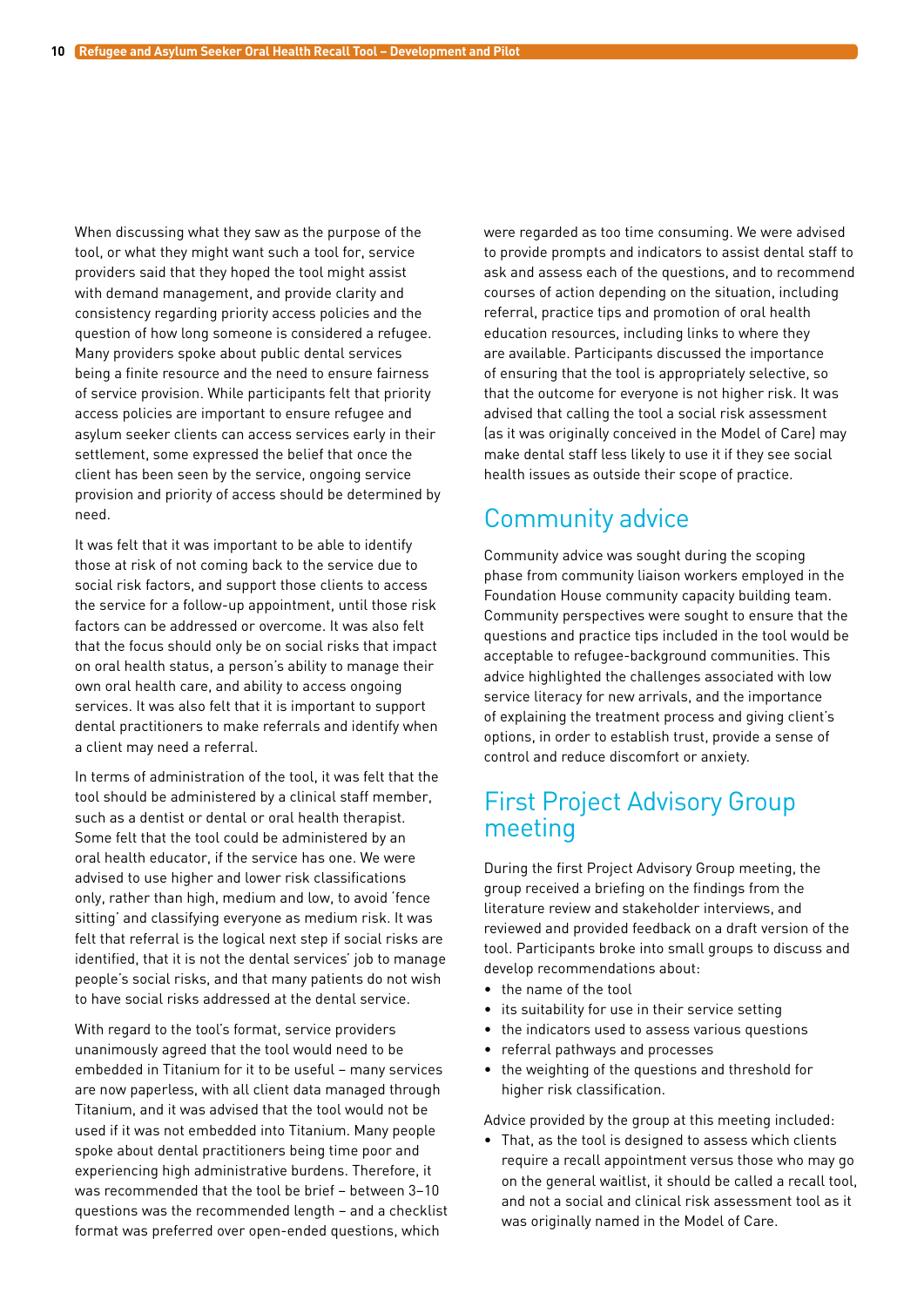- <span id="page-12-0"></span>• To include  $\geq 4$  visible cavities and  $\geq 4$  active areas of white spot lesions as indicators of high clinical risk. This is as opposed to  $>1$  (as per the DHSV Caries Risk Assessment Tool), as it was felt that this would be overly inclusive and identify too many people as overall higher risk.
- • To include periodontal risk questions among the indicators of high clinical risk.
- To include smoking among the indicators of high clinical risk.
- • Providing examples of chronic health conditions that if not well managed might lead to poor oral health outcomes.
- That services should identify a single referral point within their community health service, which can then work with the client to identify the type of support they require, rather than requiring oral health practitioners to be aware of the full range of health and social services available in the community. In some community health services the most appropriate referral point might be the refugee health nurse; in others the service intake team, or the counselling or social work team.
- • To set the threshold for an overall higher risk rating at requiring a Yes response to three or more of the seven risk factors, including a positive response for either at high clinical risk of poor oral health outcomes, and/or have low oral health literacy in order to be considered at overall higher risk.

# Second Project Advisory Group meeting

During the second Project Advisory Group meeting, the group received a briefing on the pilot process and findings, had the opportunity to make final refinements to the tool, discussed recommended recall periods for clients identified as higher risk, and reviewed and provided feedback on draft recommendations for the project.

There was strong support for a six-month recall period for clients identified as higher risk. It was felt that implementing a six-month recall period for new arrivals identified as higher risk would provide people with a sufficient level of care and help to embed oral health promotion messages and behaviours early, whereas waiting 12 months may risk the cycle of disease starting again. It was identified that recalling higher risk patients to reassess identified risk factors after six

months presents the opportunity to practise Minimum Intervention Dentistry, which focuses on prevention, early identification and interception of disease (Walsh & Brostek, 2013). The tool would be readministered at the six-month recall appointment to assess whether significant risk factors remain. Clients who remain at higher risk would remain on a six-month recall, while clients for whom risk factors had been reduced could be referred to the general waitlist. This is consistent with the literature that indicates that recall intervals should 'be customised to fit a patient's individual needs, based on a risk assessment' (Gussy et al., 2013).

This approach would create an incentive for services to prioritise oral health education for higher risk clients. While there was consensus support for a six-month recall period, a concern was raised about the ability of services to meet this demand.

DHSV was advised to consider training requirements to support dental services to adopt the tool and embed it in everyday practice. It was advised that training should include information about the refugee experience and working with clients from refugee backgrounds, which could be delivered in partnership with Foundation House, as well as information about the Model of Care and the tool.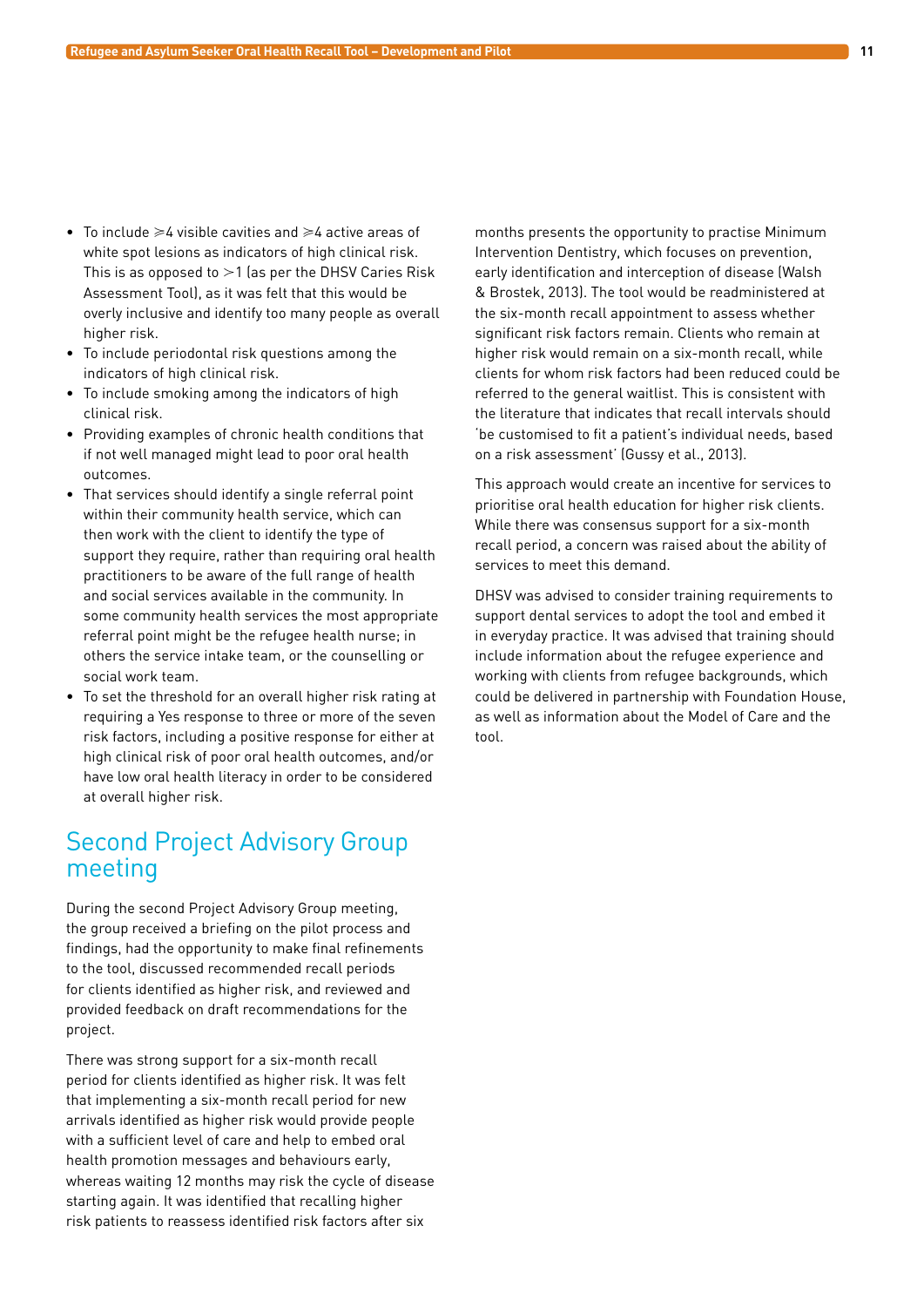# <span id="page-13-0"></span>**Refugee and Asylum Seeker Oral Health Recall Tool**

**The development of the tool was informed by what was learned during the review of the literature and the advice of the Project Advisory Group, community liaison workers and pilot participants. See the Appendix: Refugee and Asylum Seeker Oral Health Recall Tool.**

**Based on the advice received, the tool features only seven questions, with associated indicators to assist the oral health practitioner administering the tool to assess the client across each of the seven questions. The tool also includes practice tips and referral advice to support the practitioner to respond where high risks are identified. Respondents are asked to tick the box to indicate a Yes response. A client requires a Yes response to three or more of the seven risk factors to be assessed as overall higher risk. This must include a Yes to Question 1 (high clinical risk) and/or Question 2 (low oral health literacy).**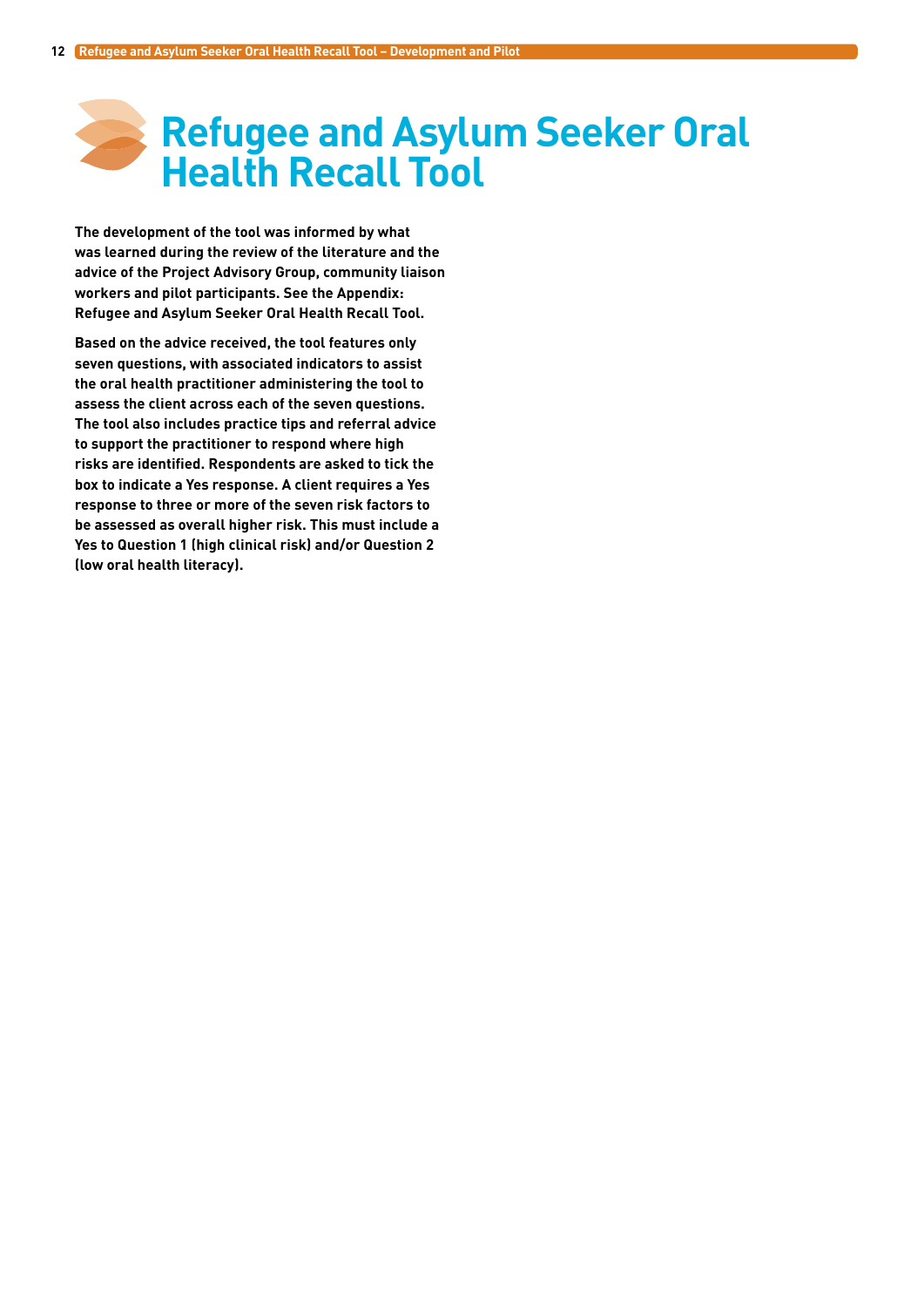<span id="page-14-0"></span>

# **Purpose**

The purpose of the pilot was to test user acceptability of the tool and its congruence with workflow in public dental settings.

# Pilot sites

During the stakeholder interviews, public dental agencies were invited to self-nominate to pilot the tool in their service. Two agencies volunteered to participate in the pilot. Cohealth, a community health organisation that provides services across Melbourne's CBD, northern and western suburbs volunteered to pilot the tool at its Kensington dental clinic. Barwon Health, a comprehensive regional health service operating in the greater Geelong area and throughout south west Victoria, volunteered to pilot the tool at its Corio dental clinic.

#### Pilot overview

The implementation of the pilot was informed by the Plan, Do, Study, Act (PDSA) approach, a method for planning and testing changes through small cycles, setting aside time to study the results, and refining the implementation based on what was learned (Institute for Healthcare Improvement, 2017). The PDSA approach was recommended by one of the Project Advisory Group members as a useful framework for introducing new initiatives in health service settings (Yelland et al., 2015).

Training sessions were conducted at each of the pilot sites (*Plan*). The training provided an opportunity for staff participating in the pilot to learn about the background and purpose of the tool, familiarise themselves with the tool, including breaking into pairs or small groups to practise administering the tool, critically reflect on how the tool may be improved, and develop a plan for collecting the pilot data. Some revisions were made to the tool based on the advice provided by pilot participants during the training.

Following the training, the tool was piloted for an initial three-week period (*Do*). It was agreed that the tool would be administered by dentists, dental or oral health therapists, and dental prosthetists at all general or denture appointments with an adult refugee client during the piloting period.

A mid-pilot reflective teleconference was held with staff from both pilot sites (*Study*). During this teleconference, staff participating in the pilot provided feedback about their experience administering the tool, and their client's experience of being asked the questions. Some minor amendments were made to the tool based on the feedback provided.

Following the teleconference, the tool was piloted in each of the services for a further two-week period (*Act*). At the conclusion of the pilot, staff from both services participated in a post-pilot teleconference debrief.

Staff administering the tool were asked to provide responses to some process evaluation questions that were added to the tool for the purpose of the pilot only. The questions included whether the client was comfortable with the questions, whether the indicators were helpful in assisting them to assess the client for each question, whether the clinician came up with any other ways of asking or assessing the question, whether they used the practice tips, and whether they felt the overall rating was appropriate for the client or not. After the mid-pilot teleconference, some demographic questions were added to the back of the tool, including client's country of birth, preferred language, age and length of time in Australia.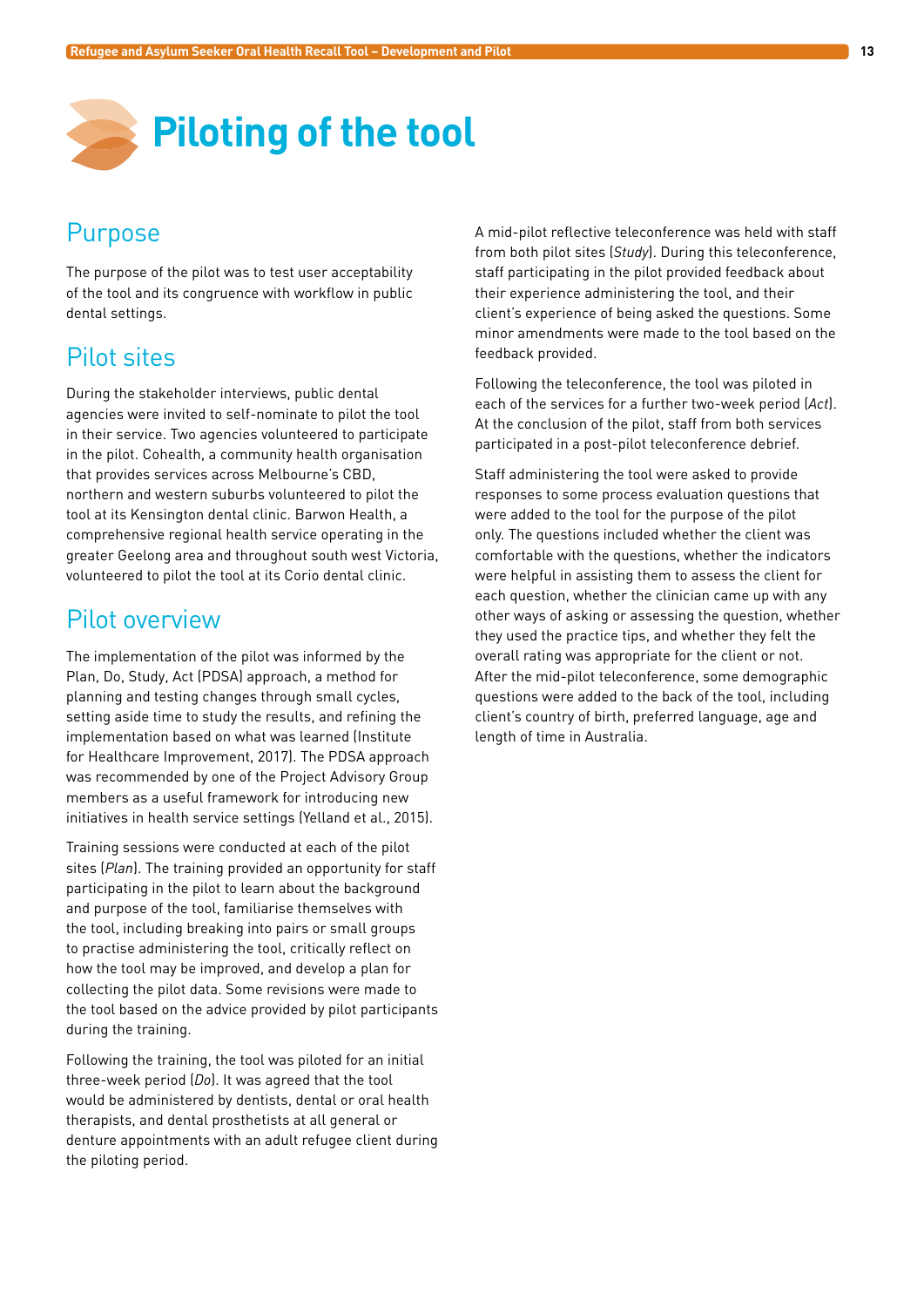<span id="page-15-0"></span>

Over the five-week pilot period, the tool was administered with 70 adult clients from refugee backgrounds (37 at Barwon Health and 33 at cohealth). The breakdown of the professional background of the clinicians administering the tool was:

- Dentist:  $n = 40$
- Dental/oral health therapist:  $n = 24$
- Dental prosthetist:  $n = 5$
- Other (not specified):  $n = 1$

Table 1 shows the number and percentage of clients that were assessed as high risk for each of the seven questions in the tool and for the overall higher risk rating. Of the 70 clients with whom the tool was administered, 37% (n = 26) were identified as overall higher risk – that is the client was assessed as being at high clinical risk of poor oral health outcomes and/or as having low oral health literacy, plus one or two other risk factors.

#### **Table 1: High risk ratings**

| <b>Risk factor</b>        | <b>Number</b>  | $\%$ |
|---------------------------|----------------|------|
| <b>High clinical risk</b> | 52             | 74%  |
| Low oral health literacy  | 40             | 57%  |
| Low service literacy      | 27             | 39%  |
| <b>Chronic health</b>     | $\mathbf{2}$   | 3%   |
| <b>Disability</b>         | $\overline{2}$ | 3%   |
| <b>Homeless</b>           | 6              | 9%   |
| <b>Highly distressed</b>  | 1              | 1%   |
| <b>Overall high risk</b>  | 26             | 37%  |

# Threshold for overall higher risk rating

For the purpose of the pilot, the threshold for an overall higher risk rating was set at three (inclusive of high clinical risk and/or low oral health literacy). This meant that just over a third (37%) of the refugee-background clients participating in the pilot were identified as higher risk. Analysis of the data indicates that if the threshold had been set at two Yes answers, over half (56%) of clients with whom the tool was administered would have been classified as higher risk, and if the threshold had been set at four Yes answers, then only 6% of clients would have been identified as higher risk. In discussing these findings, the Project Advisory Group members agreed that the threshold had been set at the right level, and recommended the threshold remain at three Yes answers throughout further testing and trialling of the tool.

It is interesting to note that 24 of 27 people who had low service literacy also had one of the two essential high risk criteria (poor oral health literacy or high clinical risk).

#### **Table 2: Number of risk factors identified in refugee-background clients during pilot period**

| <b>Risk factors</b> | <b>Number of people</b> | $\%$ |
|---------------------|-------------------------|------|
| 0                   | 9                       | 13%  |
| $1+$                | 61                      | 87%  |
| $2+$                | 39                      | 56%  |
| $3+$                | 26                      | 37%  |
| 4+                  | 4                       | 6%   |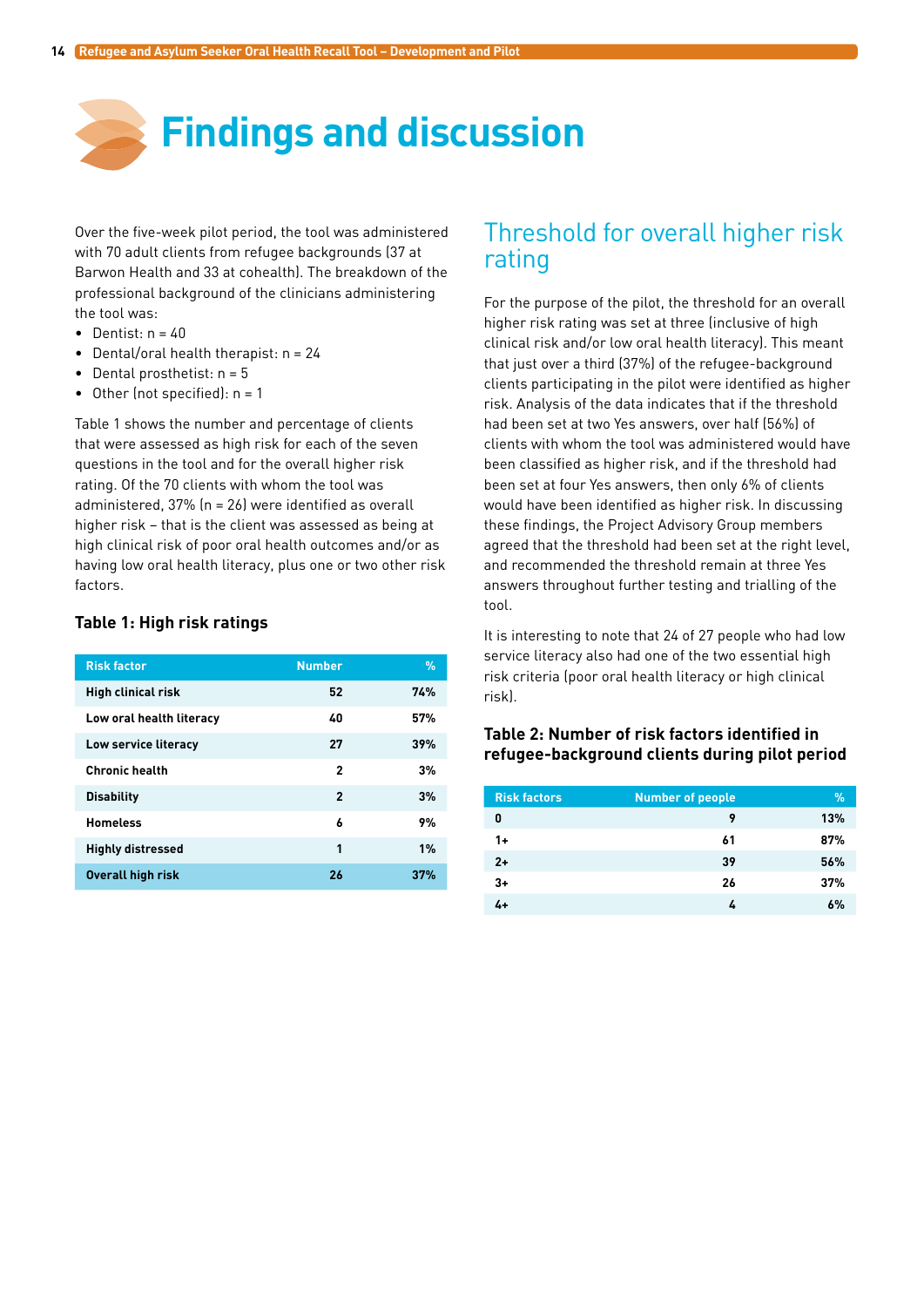# <span id="page-16-0"></span>User acceptability and congruence with workflow

*"I found the tool really easy to use, it wasn't too long, it was easy to understand, I wouldn't change anything."*  **(clinician participating in the pilot)**

The feedback provided during the PDSA cycle indicates that the clinicians participating in the pilot found the Refugee and Asylum Seeker Oral Health Recall Tool acceptable and useful. Clinicians appreciated the brevity of the tool, given the time pressures they are under. This ensured the tool was feasible to implement in a busy public dental setting.

*"I like how short it is – just seven questions."*  **(clinician participating in the pilot)**

Clinicians reported that the tool fits well into their workflow and that the questions were easily and naturally incorporated into the clinical consult.

*"I found the tool very easy to use in a clinical situation. The questions were easy to ask, it just flowed … it was easily incorporated into general client conversation."* **(clinician participating in the pilot)**

Clinicians administering the tool were asked whether they felt the overall rating was appropriate, based on their clinical impressions of the client. All participants felt that the results were appropriate and the tool was acceptable in determining overall higher risk ratings. All agreed that the indicators and questions were helpful in assisting them to assess the client for each of the questions.

*"The information in the boxes was very helpful."*  **(clinician participating in the pilot)**

Clinicians also advised that the tool was useful for identifying opportunities for oral health education and provided a useful framework for tailoring oral health promotion messages to the needs of the client.

*"A few of the indicators uncovered some interesting client perspectives, for example the questions about fluoridation. It was a good conversation starter … The questions were helpful with sparking conversations from an oral health education perspective."*  **(clinician participating in the pilot)**

# The client experience

Clinicians were asked to comment on the client experience of the tool. Everyone indicated that clients they administered the tool with were comfortable with the questions. Furthermore, clinicians reported that clients appreciated being asked about a broader range of issues affecting their health and wellbeing.

*"The clients were happy with it, because it starts a conversation about things outside of dental, I think it makes them feel important."*  **(clinician participating in the pilot)**

A low number (n = 12) of tools were administered using the updated version where demographic client information was collected, so meaningful conclusions cannot be made from the data collected. However, within the small sample it was noted that all of the clients who had been in Australia for less than six months were assessed as having low oral health literacy and low service literacy. This indicates that collection of demographic data may assist with better understanding of differences across cohorts.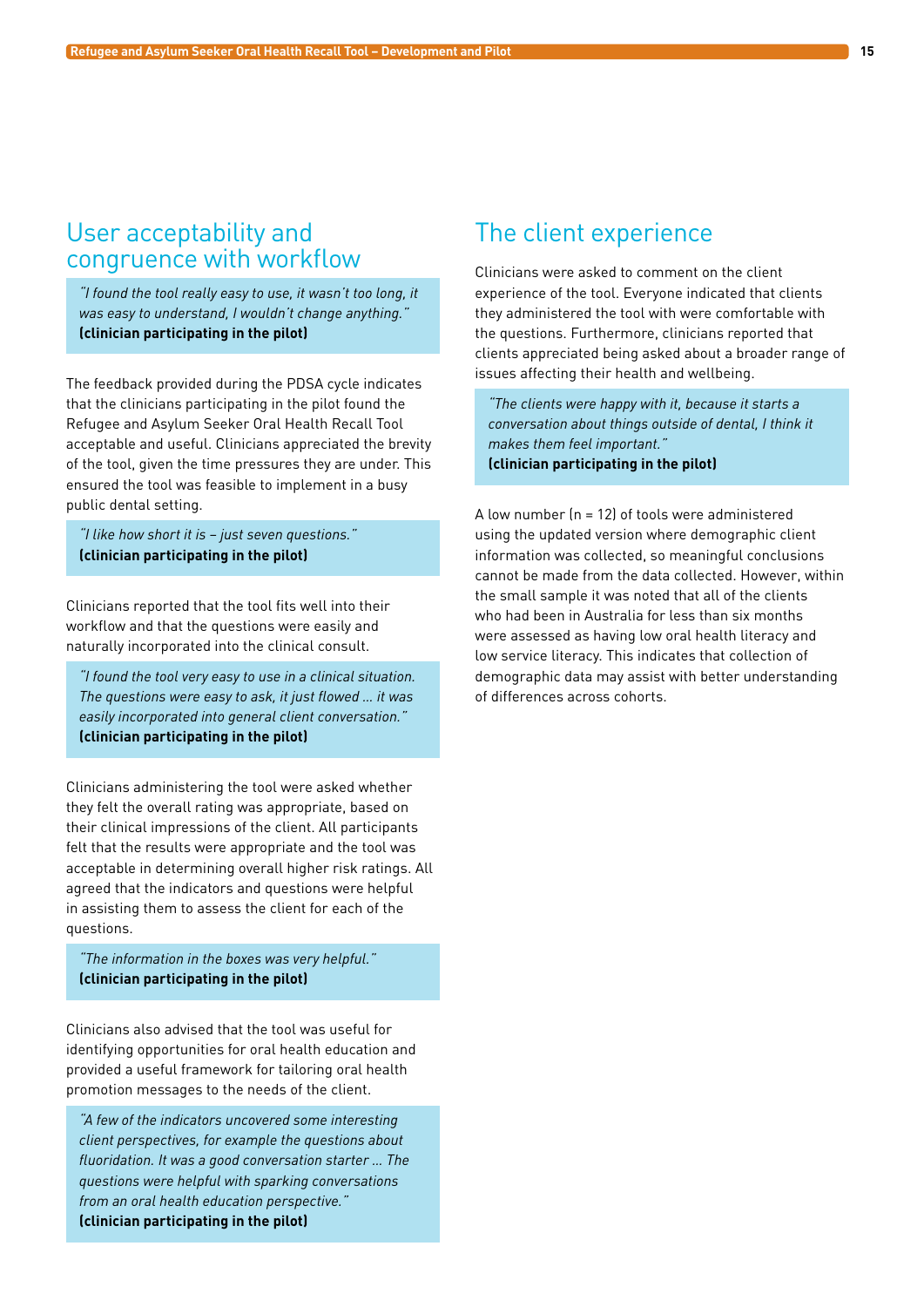<span id="page-17-0"></span>

Based on the advice provided by the Project Advisory Group and the findings from the pilot, the Victorian Refugee Health Network recommends:

#### **RECOMMENDATION 1**

DHSV facilitate a trial of the Refugee and Asylum Seeker Oral Health Recall Tool across a larger number of services across the state to assess the validity and inter-rater reliability of the tool. This should include demographic data to understand differences across cohorts.

#### **RECOMMENDATION 2**

Dental services participating in the trial consider implementing a six-month recall period for clients identified as higher risk, subject to a DHSV review of the evidence for a six-month recall.

#### **RECOMMENDATION 3**

DHSV consider the evidence from the Monash Health Social Risk Assessment research project in the development of a final version of the Refugee and Asylum Seeker Oral Health Recall Tool.

#### **RECOMMENDATION 4**

DHSV support agencies to adopt and implement the Refugee and Asylum Seeker Oral Health Recall Tool by facilitating professional development about refugee and asylum seeker experiences (in partnership with Foundation House), the Model of Care, and the tool.

#### **RECOMMENDATION 5**

DHSV embed the Refugee and Asylum Seeker Oral Health Recall Tool in Titanium to facilitate its uptake and usability.

#### **RECOMMENDATION 6**

Dental services implementing the Refugee and Asylum Seeker Oral Health Recall Tool develop and utilise referral pathways within their community health service to support clients for whom higher risks are identified.

#### **RECOMMENDATION 7**

DHSV utilise the findings from a broader trial of the Refugee and Asylum Seeker Oral Health Recall Tool to inform further development of the Model of Care for Refugee and Asylum Seeker Oral Health.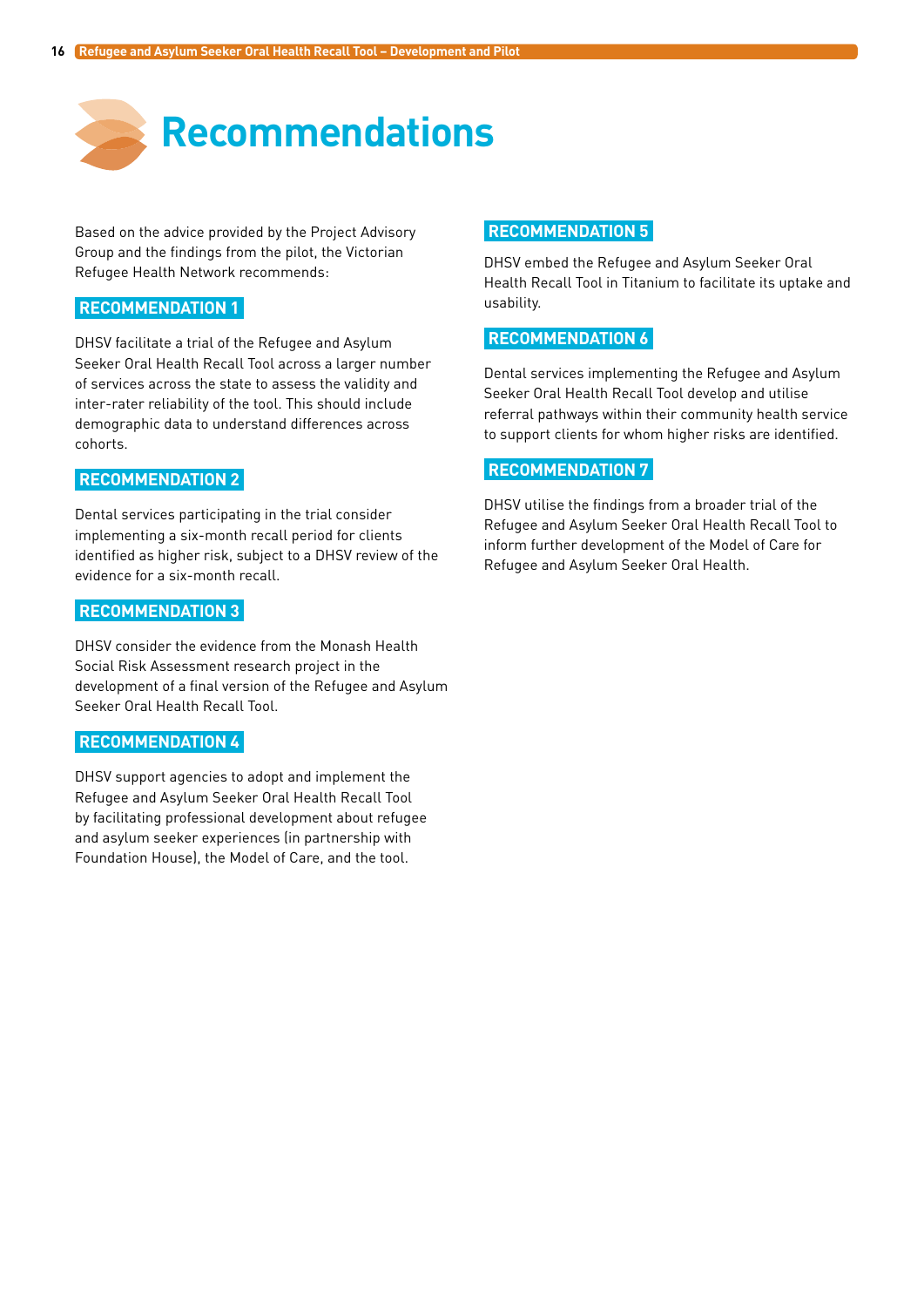<span id="page-18-0"></span>

Adams, J. H., Laird, L. D., Geltman, P. L., Cochran, J. J., Orlow, M. K. P., Barnes, L. L. (2013). The cultural basis for oral health practices among Somali refugees pre- and post-resettlement in Massachusetts. *Journal of Health Care for the Poor and Underserved*, *24*(4), 1474–1485.

Adams, R. J., Appleton, S. L., Hill, C. L., Dodd, M., Findlay, C., Wilson, D. H. (2009). Risks associated with low functional health literacy in an Australian population. *The Medical Journal of Australia*, *191*(10), 530–4.

Al-Sudani, F. Y. H., Vehkalahti, M. M., Suominen, A. L. (2016). Association of current employment status with oral health-related behaviors: findings from the Finnish Health 2000 Survey. *European Journal of Oral Sciences*, *124*(4), 368–376.

Australian Government Department of Immigration and Border Protection. (2016a). Australia's Humanitarian Programme 2016–17 Discussion paper. Canberra.

Australian Government Department of Immigration and Border Protection. (2016b). Australia's response to the Syrian and Iraqi humanitarian crisis. Accessed 28 April 2017, https://www.border. gov.au/Trav/Refu/response-syrian-humanitarian-crisis

Bernabé, E., Suominen, A. L., Nordblad, A., Vehkalahti, M. M., Hausen, H., Knuuttila, M., Tsakos, G. (2011). Education level and oral health in Finnish adults: evidence from different lifecourse models. *Journal of Clinical Periodontology*, *38*(1), 25–32.

Davidson, N., Skull, S., Calache, H., Chesters, D., Chalmers, J. (2007). Equitable access to dental care for an at-risk group: a review of services for Australian refugees. *Journal of Public Health*, *31*(1), 73–80.

Davidson, N., Skull, S., Calache, H., Murray, S., Chalmers, J. (2006). Holes a plenty: oral health status a major issue for newly arrived refugees in Australia. *Australian Dental Journal*, *51*(4), 306–311.

Duell-Piening, P. (2016) *Response to a discussion paper of the Victorian state disability plan 2017–2020*. Melbourne, Australia. Victoria Refugee Health Network.

Geltman, P. L., Adams, J. H., Cochran, J., Doros, G., Rybin, D., Henshaw, M., Paasche-Orlow, M. (2013). The impact of functional health literacy and acculturation on the oral health status of somali refugees living in Massachusetts. *American Journal of Public Health*, *103*(8), 1516–1523.

Geltman, P. L., Hunter Adams, J., Penrose, K. L., Cochran, J., Rybin, D., Doros, G., Paasche-Orlow, M. (2014). Health literacy, acculturation, and the use of preventive oral health care by Somali refugees living in Massachusetts. *Journal of Immigrant and Minority Health*, *16*(4), 622–630.

Ghiabi, E., Matthews, D. C., Brillant, M. S. (2014). The oral health status of recent immigrants and refugees in Nova Scotia, Canada. *Journal of Immigrant and Minority Health/Center for Minority Public Health*, *16*(1), 95–101.

Gussy, M. G., Bracksley, S. A., Boxall, A. (2013). How often should you have dental visits? *Deeble Institute Evidence Brief*, No. 10, 27/06/2013

Hobbs, C. (2010). *Talking about teeth: exploring the barriers to accessing oral health services for Horn of Africa community members living in inner west Melbourne.* Doutta Galla Community Health, Melbourne.

Institute for Healthcare Improvement (2017) Science of improvement: how to Improve. Accessed 27 April 2017, [http://www.](http://www.ihi.org/resources/Pages/HowtoImprove/ScienceofImprovement) [ihi.org/resources/Pages/HowtoImprove/ScienceofImprovement](http://www.ihi.org/resources/Pages/HowtoImprove/ScienceofImprovement) HowtoImprove.aspx.

Johnston, V., Smith, L., Roydhouse, H. (2012). The health of newly arrived refugees to the Top End of Australia: results of a clinical audit at the Darwin Refugee Health Service. *Australian Journal of Primary Health*, *18*(3), 242–247.

Keboa, M. T., Hiles, N., Macdonald, M. E. (2016). The oral health of refugees and asylum seekers: a scoping review. *Globalization and Health*, *12*(1), 59.

Lamb, C., Whelan, A. K., Michaels, C. (2009). Refugees and oral health: lessons learned from stories of Hazara refugees. *Australian Health Review*, *33*(4), 618–627.

Marwaha, P., Russo, A., Shankumar, R., McBride, J. (2017). *Responding to the social risks of poor oral health among refugee clients at Monash Health: summary report*. Melbourne, Australia. Monash Health Dental Services and Monash Health Refugee Health Refugee Health and Wellbeing.

Nguyen, T., Casey, S., Maloney, M., Rich, S. (2013). *Oral health: final report of Refugee Oral Health Sector Capacity Building Project*. Melbourne, Victoria.

Nicol, P., Al-Hanbali, A., King, N., Slack-Smith, L., Cherian, S. (2014). Informing a culturally appropriate approach to oral health and dental care for pre-school refugee children: a community participatory study. *BMC Oral Health*, *14*(1), 69. http://doi. org/10.1186/1472-6831-14-69

Parker, E. J., Jamieson, L. M., Steffens, M. A., Cathro, P., Logan, R. M. (2011). Self-reported oral health of a metropolitan homeless population in Australia: comparisons with population-level data. *Australian Dental Journal*, *56*(3), 272–277.

Riggs, E., Davis, E., Gibbs, L., Block, K., Szwarc, J., Casey, S., Waters, E. (2012). Accessing maternal and child health services in Melbourne, Australia: reflections from refugee families and service providers. *BMC Health Services Research*.

Riggs, E., Gibbs, L., Kilpatrick, N., Gussy, M., van Gemert, C., Ali, S., Waters, E. (2014). Breaking down the barriers: a qualitative study to understand child oral health in refugee and migrant communities in Australia. *Ethnicity and Health*, *20*(3), 37–41.

Riggs, E., Gussy, M., Gibbs, L., Van Gemert, C., Waters, E., Kilpatrick, N. (2014). Hard to reach communities or hard to access services? Migrant mothers' experiences of dental services. *Australian Dental Journal*, *59*(2), 201–207.

Riggs, E., van Gemert, C., Gussy, M., Waters, E., Kilpatrick, N. (2012). Reflections on cultural diversity in oral health promotion and prevention. *Global Health Promotion*, *19*(1), 60–3.

Riggs, E., Yelland, J., Shankumar, R., Kilpatrick, N. (2016). 'We are all scared for the baby': promoting access to dental services for refugee background women during pregnancy. *BMC Pregnancy and Childbirth*, *16*(1), 12.

Sabbah, W., Tsakos, G., Chandola, T., Sheiham, A., Watt, R. G. (2007). Social Gradients in oral and general health. *Journal of Dental Research*, *86*(10), 992–996.

State Government of Victoria Department of Health. (2014a). *Eligibility and priority access for public dental services policy June 2014*.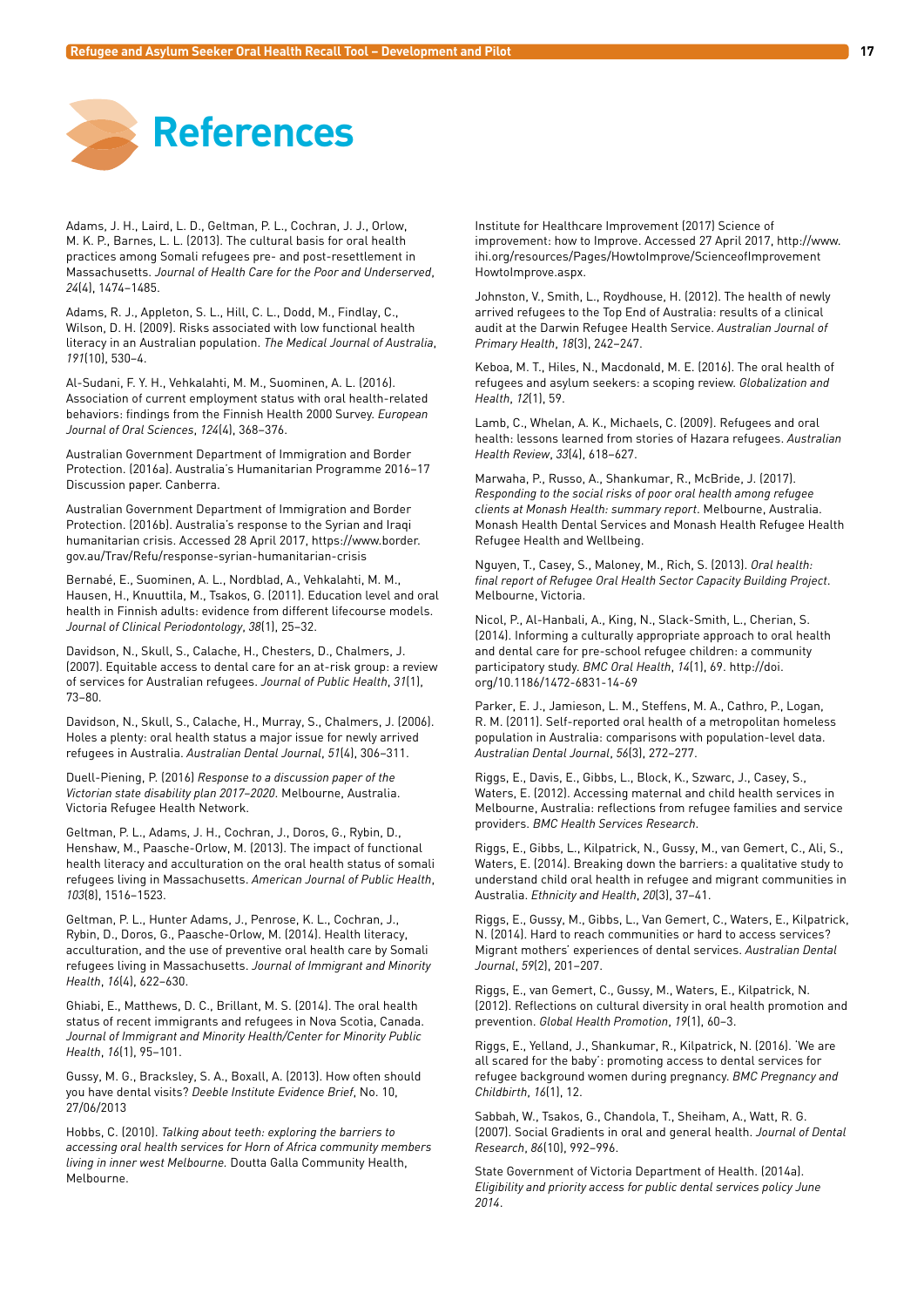State Government of Victoria Department of Health. (2014b). *Public dental fees policy, September 2014*.

State Government of Victoria Department of Health. (2014c). *The Victorian refugee and asylum seeker health action plan 2014–2018*.

Tyrrell, L., Duell-Piening, P., Morris, M. Casey, S. (2016). *Talking about health and experiences of using health services with people from refugee backgrounds*. Victorian Refugee Health Network, Melbourne.

Vasiliou, A., Shankardass, K., Nisenbaum, R., Quiñonez, C. (2016). Current stress and poor oral health. *BMC Oral Health*, *16*(1), 88.

Victorian Foundation for Survivors of Torture Inc. (2012). *Promoting refugee health: a guide for doctors, nurses and other health care providers caring for people from refugee backgrounds* (3rd ed.). Melbourne, Australia. Victorian Foundation for Survivors of Torture Inc.

Walsh, L. J., Brostek, A. M. (2013) Minimum intervention dentistry principles and objectives. *Australian Dental Journal*, 58(1), 3–16.

Willis, M. S., Bothun, R. M. (2011). Oral hygiene knowledge and practice among Dinka and Nuer from Sudan to the U.S. *Journal of Dental Hygiene*, *85*(4), 306–15.

Willis, M. S., Buck, J. S. (2007). From Sudan to Nebraska: Dinka and Nuer refugee diet dilemmas. *Journal of Nutrition Education and Behavior*, *39*(5), 273–280.

Yelland, J., Riggs, E., Szwarc, J., Casey, S., Dawson, W., Vanpraag, D., East, C., Wallace, E., Teale, G., Harrison, B., Petschel, P., Furler, J., Goldfeld, S., Mensah, F., Biro, M. A., Willey, S., Cheng, I., Small, R., Brown, S. (2015). Bridging the Gap: using an interrupted time series design to evaluate systems reform addressing refugee maternal and child health inequalities. *Implementation Science, 10*(62), 1–13.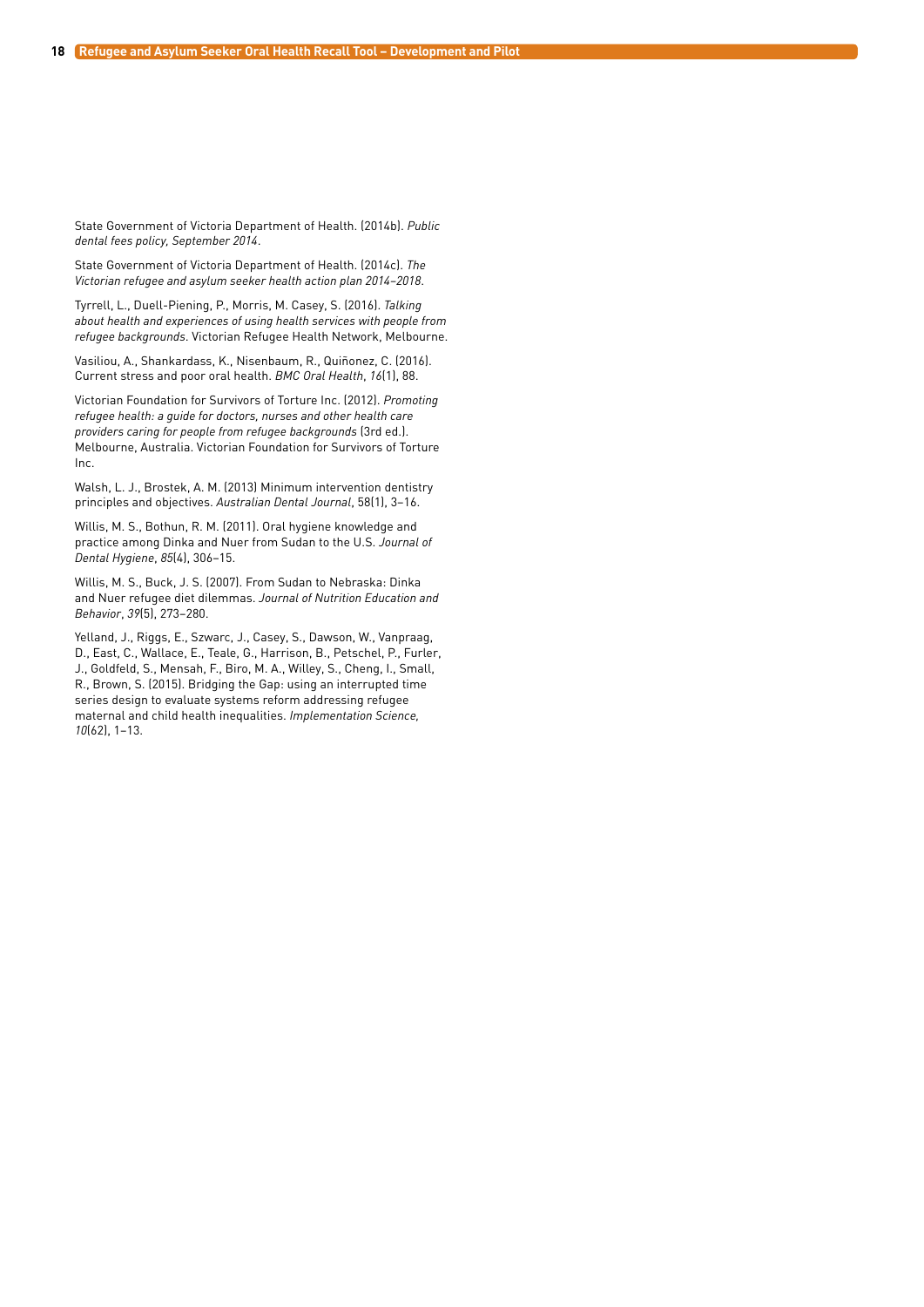<span id="page-20-0"></span>

|                                                                   | Is the client highly<br>distressed?<br>7.                                                                                                           | If Yes, tick here $\rightarrow$ | • What was your last dental<br>• Do you have any worries<br>or concerns about your<br>Tightly clenched fists<br>- Mirror or drill in the<br>- Chair laying back<br>May be indicated by:<br>Pushes you away<br>• Trembling, jumpy<br>experience?<br>Doesn't like:<br>visit today?<br>mouth<br>Crying<br>Ask                                                                                                                                                                                                     | To establish trust and control:<br>as indicators of discomfort<br>. Agree to use hand signals<br>past experience of torture<br>Department if client can't<br>Hospital Special Needs<br>to Foundation House if<br>· Give client options (eg.<br>or trauma is disclosed<br>• Use Tell, Show, Do'<br>remaining upright if<br>• to the Royal Dental<br>Consider referral<br>technique <sup>8</sup><br>be treated<br>Practice tips<br>practical) |                                                                                                                                                                                                                                                                                                                                                                                                                                                                               |  |
|-------------------------------------------------------------------|-----------------------------------------------------------------------------------------------------------------------------------------------------|---------------------------------|----------------------------------------------------------------------------------------------------------------------------------------------------------------------------------------------------------------------------------------------------------------------------------------------------------------------------------------------------------------------------------------------------------------------------------------------------------------------------------------------------------------|---------------------------------------------------------------------------------------------------------------------------------------------------------------------------------------------------------------------------------------------------------------------------------------------------------------------------------------------------------------------------------------------------------------------------------------------|-------------------------------------------------------------------------------------------------------------------------------------------------------------------------------------------------------------------------------------------------------------------------------------------------------------------------------------------------------------------------------------------------------------------------------------------------------------------------------|--|
|                                                                   | Is the client homeless or<br>at risk of becoming<br>homeless?<br>6                                                                                  | If Yes, tick here $\rightarrow$ | • Where are you living at<br>How long do you think<br>you will be there?<br>the moment?<br>Ask<br>ö                                                                                                                                                                                                                                                                                                                                                                                                            | and when to contact your<br>Ensure clients know how<br>set up to contact people<br>systems are adequately<br>with any support services<br>if the client is not linked<br>permanent address<br>Consider if recall<br>with no fixed or<br>Consider referral<br>Practice tip<br>service<br>٠<br>٠                                                                                                                                              | A client is considered at higher risk if they have 3 or more ticks.<br>This MUST include a tick for Question 1 and/or Question 2.<br>Is the client at higher risk?                                                                                                                                                                                                                                                                                                            |  |
|                                                                   | disability, are they unable<br>health care tasks (either<br>independently or with<br>to manage basic oral<br>For clients with a<br>support)?<br>in, | If Yes, tick here $\rightarrow$ | Inadequate oral hygiene<br>· Observed signs of poor<br>inadequate support to<br>May be indicated by<br>manage self-care<br>practice, and/or<br>oral hygiene<br>activities<br>$\bullet$                                                                                                                                                                                                                                                                                                                         | if the client doesn't have<br>adequate support<br>Consider referral                                                                                                                                                                                                                                                                                                                                                                         | RATING                                                                                                                                                                                                                                                                                                                                                                                                                                                                        |  |
| ערבו בעמדה עומד שהייתה או הייתה הוא היה היה היה היה המה האחר המחו | Does the client have<br>one of the following<br>conditions that is<br>currently not well<br>chronic health<br>managed?<br>4                         | If Yes, tick here $\rightarrow$ | drinks/day on most days <sup>9</sup> )<br>How many drinks/day?<br>illness, excessive alcohol<br>osteoporosis treated with<br>bisphosphonates, mental<br>For clients with diabetes,<br>Do you drink alcohol?<br>. Do you have a GP or<br>concerns about your<br>head and neck cancer,<br>other health care<br>Do you have any<br>provider you see<br>regularly for this<br>consumption (>2<br>condition? <sup>7</sup><br>drinking?<br>Ask:<br>٠                                                                 | • If client does not have a<br>concerns about their<br>If the client has<br>Consider referral<br>regular GP<br>drinking<br>٠                                                                                                                                                                                                                                                                                                                | 'Dental Health Services Victoria, Assessment of Caries Risk Factors from Children/Adults Aged 6 Years and Over. Melbourne Australia, DHSV.<br><sup>2</sup> Lang, NP. & Toneti. MS. (2003). Peinodontal Risk Assessment for Patients in Sup<br>§ Gàbs, L. et al. (2014) Teeth Tales Final Report. Melbourne. Australia. University of Melbourne<br>Phistralian Institute of Heisth and Welfa?(2017) Excessive abothol consumption. Available at minimum and investigations Com |  |
|                                                                   | Does the client have low<br>service literacy?<br>S,                                                                                                 | If Yes, tick here               | Do you know how to make<br>us if you move or change<br>appointment if you are in<br>Do you know how to call<br>update your details with<br>. How did you make the<br>How did you get here<br>us for an 'emergency<br>Do you know how to<br>appointment today?<br>an appointment?<br>phone number?<br>today?<br>pain?<br>Ask:<br>٠<br>ò                                                                                                                                                                         | card in their own language<br>make calls in clients' own<br>Send SMS reminders or<br>instructions on how and<br>Provide clients with an<br>appointment reminder<br>language, rather than<br>when to contact your<br><b>Cancer Council</b><br><b>Health Service</b><br><u>Victoria</u><br>NSW Refugee<br>· Provide detailed<br>available from:<br>posting letters<br>Practice tips<br>service<br>ö                                           |                                                                                                                                                                                                                                                                                                                                                                                                                                                                               |  |
|                                                                   | Does the client have low oral<br>health literacy?<br>$\mathbf{a}$                                                                                   | If Yes, tick here $\rightarrow$ | - Ask: What do you currently do to<br>preventative services <sup>5</sup><br>- Ask: How often do you think you<br>· Poor understanding and use of<br>>3x/day<br>- Doesn't drink tap water or use<br>· Poor knowledge of good oral<br>- Sweetened snacks or drinks<br>Can you show me how you<br>should come to the dentist?<br>• Unhealthy behaviours<br>- Brushes teeth <1x/day<br>fluoridated products <sup>4</sup><br>care for your teeth? <sup>3</sup><br>May be indicated by<br>health practices<br>brush? | resources in their own language<br>· Provide clients with information<br>incorporated within oral health<br>care, alongside western dental<br>practices used to improve oral<br>• It is important that traditional<br>hygiene be respected and<br>(available from the Health<br>to oral health educator (if<br>Translations Directory)<br>Consider referral<br>Practice tips<br>practices<br>available)                                     |                                                                                                                                                                                                                                                                                                                                                                                                                                                                               |  |
|                                                                   | Is the client at high clinical<br>risk for poor oral health<br>outcomes?<br>÷,                                                                      | If Yes, tick here $\rightarrow$ | • 24 active areas of white spot<br>8 teeth lost from periodontal<br>· >25% of sites with bleeding<br>(shisha/ hookah) >2/week) <sup>2</sup><br>lesions penetrating dentine<br>As indicated by 1 or more of<br>cigarettes/day, water pipe<br>• Hypomineralised ename!<br>reasons, excluding third<br>• Heavy smoker (>1 pack<br>Radiographic proximal<br>· Inadequate saliva flow<br>· 24 visible cavries<br>on probing<br>the following<br>lesions<br>molars<br>۰                                              | to QUIT program if the client is<br>Consider referral<br>a heavy smoker                                                                                                                                                                                                                                                                                                                                                                     |                                                                                                                                                                                                                                                                                                                                                                                                                                                                               |  |

# REFLIGEE AND ASYLUM SEEKER ORAL HEALTH RECALL TOOL